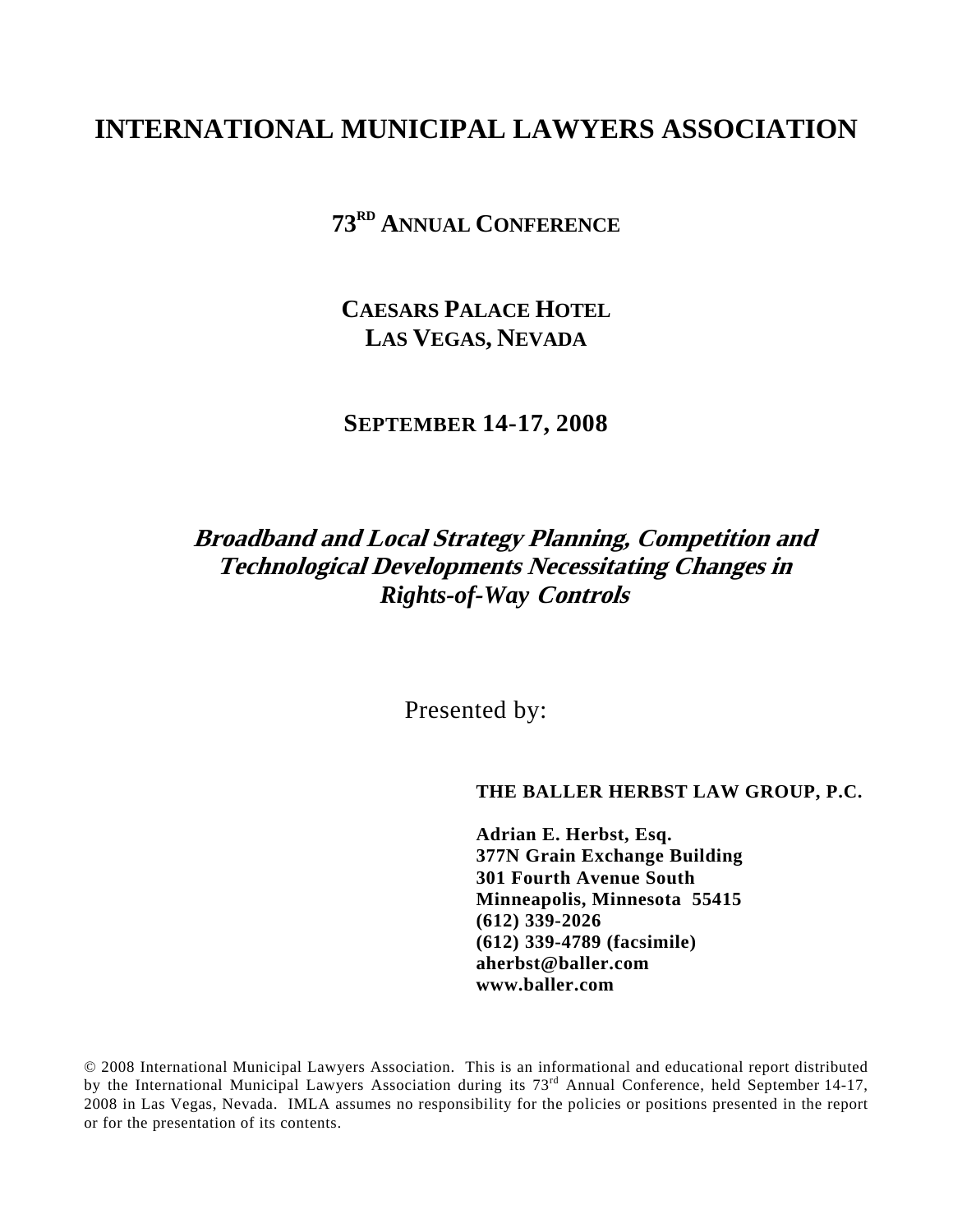#### **Adrian E. Herbst**

Adrian E. Herbst is a principal with the Washington, D.C. based firm The Baller Herbst Law Group, P.C., in charge of its Minneapolis, Minnesota office. He has over 30 years of experience in municipal and governmental work. Adrian has been extensively involved in representing local governments throughout the country on cable television matters, including franchise renewals, transfers of ownership, governmental ownership alternatives, local I-Nets and PEG access, franchise compliance audits, rate regulation issues, and federal and state legislative and FCC regulatory proceedings. He has also been extensively involved in rights-of-way management, telecommunications regulation, development of fiber optic networks, municipal websites, wireless zoning, and public radio system 800 MHz rebanding. He is a frequent presenter on these subjects at various state and national conferences. Adrian was a City Councilmember for the City of Bloomington, Minnesota and its City Attorney. He has served as President of the Minnesota Trial Lawyers Association and Vice President of the League of Minnesota Cities. Adrian is a charter member of the National Association of Telecommunications Officers and Advisors (NATOA), as well as various other legal organizations including the International Municipal Lawyers Association (IMLA), the Federal Communications Bar Association, and the Telecommunications Committee of the Minnesota State Bar Association.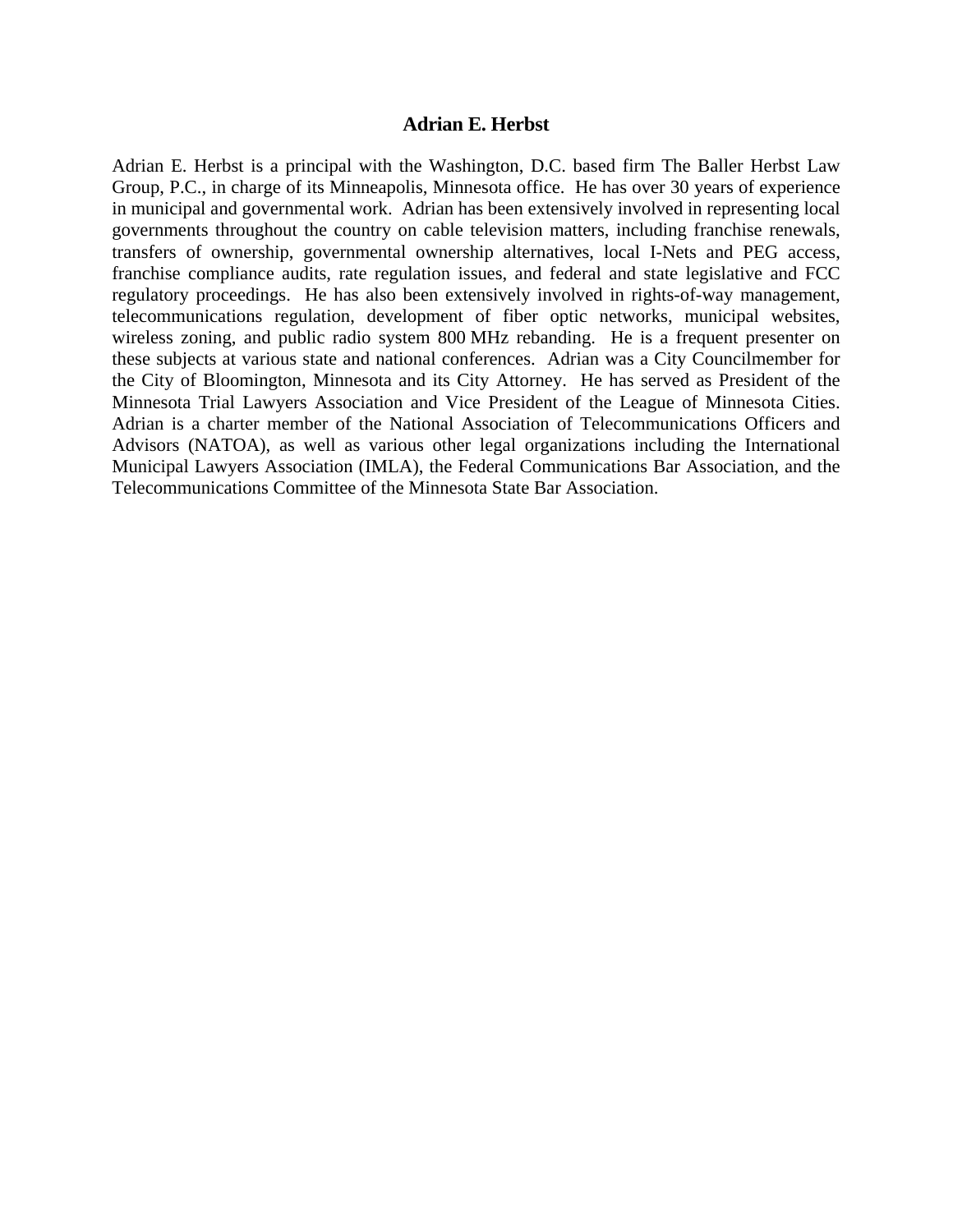## **TABLE OF CONTENTS**

## **PAGE**

| I.   |                                                             |  |  |  |
|------|-------------------------------------------------------------|--|--|--|
| II.  |                                                             |  |  |  |
| III. | SUMMARY OF WHY HAVE A COMMUNICATIONS CODE AND RIGHTS-OF-WAY |  |  |  |
| Ш.   |                                                             |  |  |  |
|      | A.                                                          |  |  |  |
| IV.  |                                                             |  |  |  |
|      | A.                                                          |  |  |  |
|      | <b>B.</b>                                                   |  |  |  |
|      | $\mathcal{C}$ .                                             |  |  |  |
|      | D.                                                          |  |  |  |
|      |                                                             |  |  |  |
|      |                                                             |  |  |  |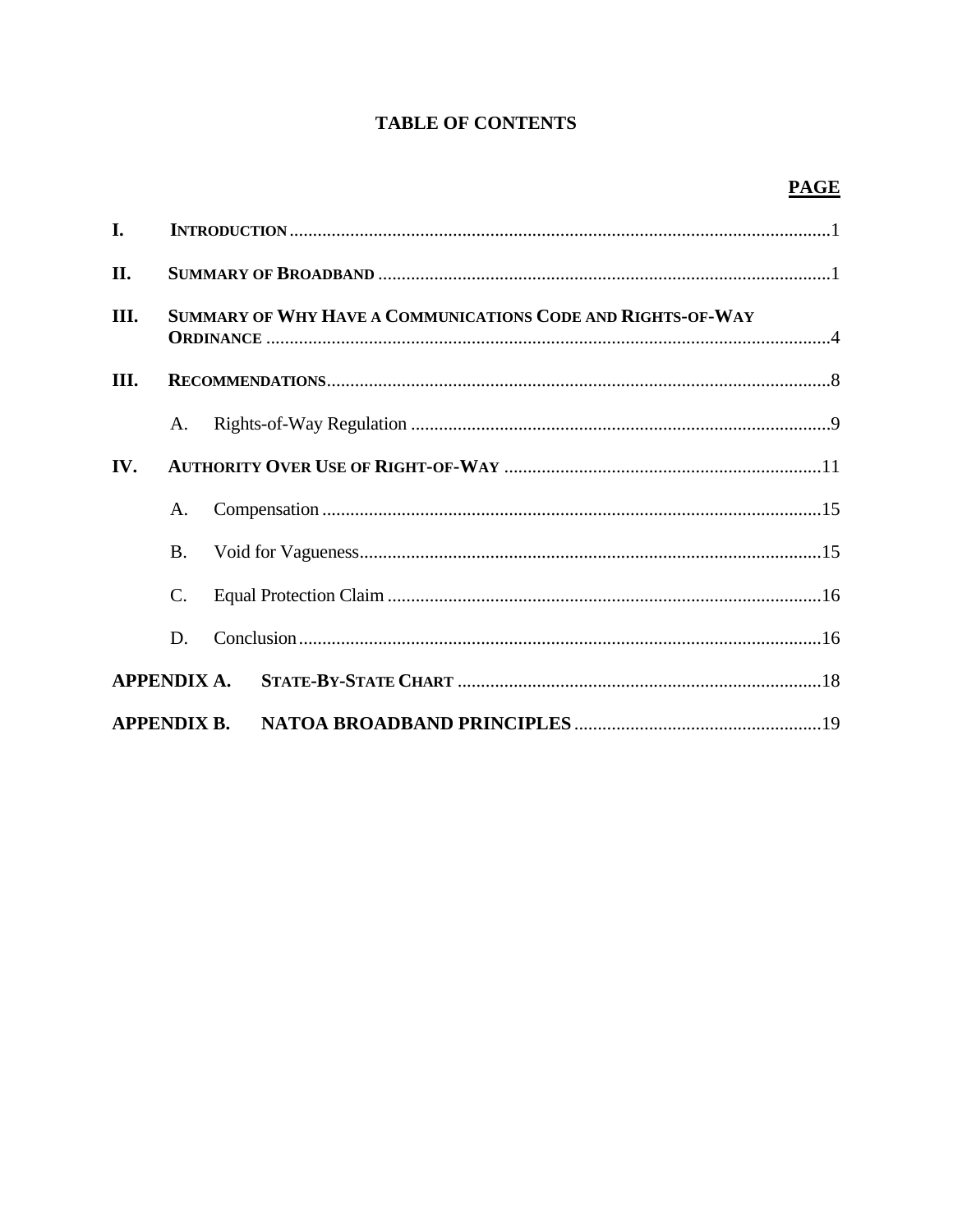## **I. INTRODUCTION**

Cities throughout the country are confronted with changing federal and state laws, technologies, and services as well as additional and competitive providers to incumbent cable and telephone companies. Cable operators now not only offer entertainment video programming but also are offering high speed Internet access service and digital telephone services. Also, telephone companies and new entrepreneurial communications service providers have decided to compete with cable operators and offer video programming services together with telecom services and Internet connection services.

The combination of voice, video, and data, "broadband," is increasingly becoming a part of our daily lives in work and at home with globalization and the importance of broadband for our country and the economic welfare of its citizens. A national broadband strategy must be initiated. Local government policies and governance of rights-of-way, including local goals to overcome barriers to development of communications systems, are essential.

Against this backdrop, and in light of the rapidly changing telecommunications environment, it is essential to step back and evaluate what is taking place now, what is likely to take place in the near term and longer term future, and plan the regulatory city structure to ensure that the public is benefiting by change and advanced broadband capabilities are available.

Accordingly, this memorandum attempts to provide a high-level process outline to assist cities in making informed judgments about issues resulting from change and need for controlling what we view rights-of-way ordinances required for an effective local regulatory plan. It is the intent of this paper to establish a basis for making decisions and directions necessary to proceed to develop the best standards and requirements for the city.

The concepts and recommendations outlined herein are not presented as complete or detailed descriptions of what may be included in a Communications Code or rights-of-way construction ordinance. It is our intent to provide a general overview description of ordinance(s) structure and the basis for it.

#### **II. SUMMARY OF BROADBAND**

 $\overline{a}$ 

Our firm recently completed a comprehensive paper on behalf of e-NC Authority of North Carolina describing broadband, what it is, its importance, a broadband strategy, and recommendations. $<sup>1</sup>$ </sup>

Using the above as a reference, local officials will have an understanding of the urgent need for them to adopt changes at the local level to help with making increased broadband capabilities available to its citizens and business and industry.

<sup>1</sup> http://tinyurl.com/48j3rv, Baller Herbst white paper for the e-NC Authority of North Carolina: "Bigger Vision, Bolder Action, Brighter Future: Capturing the Benefits of Broadband for North Carolina and America."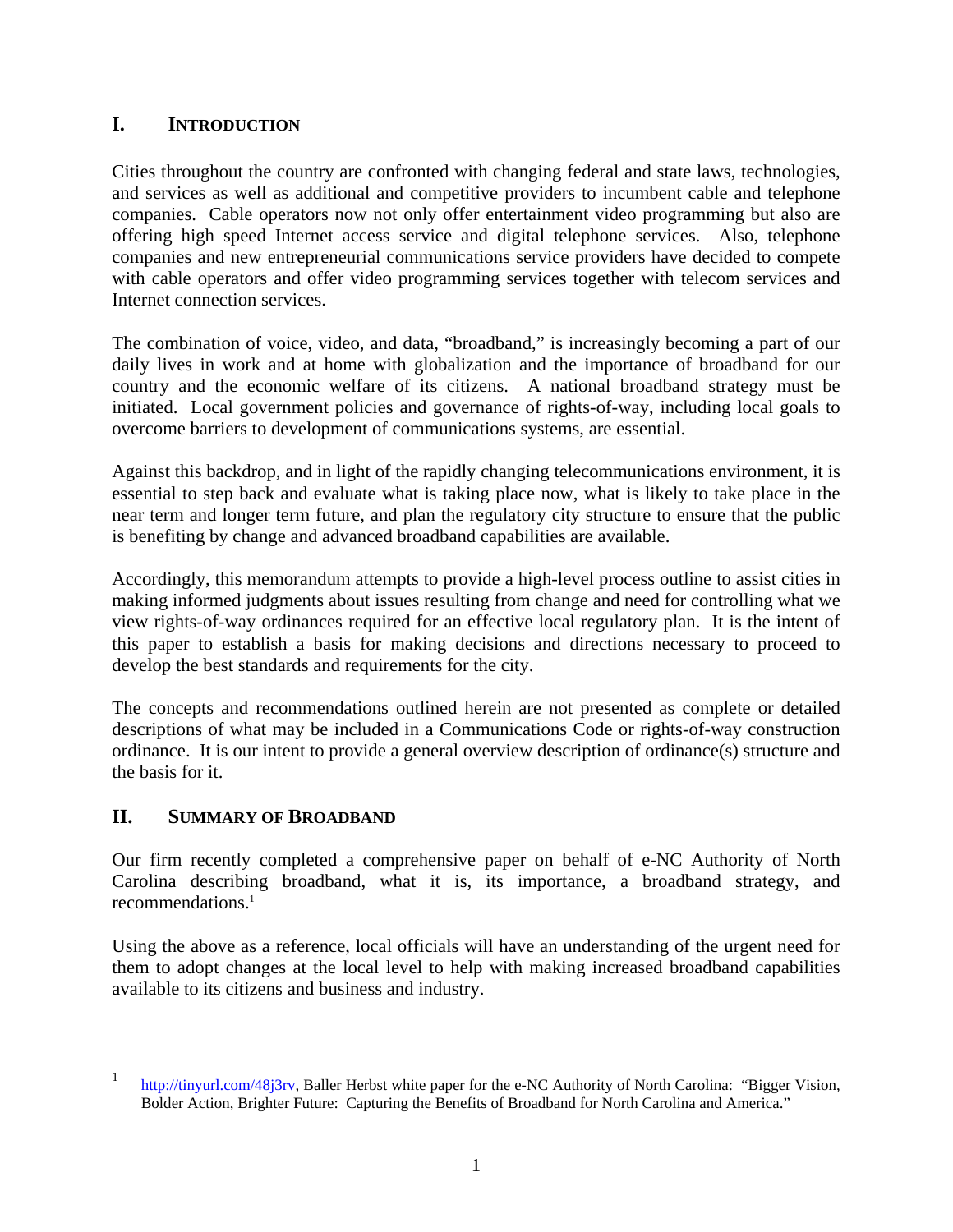The paper includes the following by way of introduction to highlight the need for a broadband strategy not only at the national level, but more importantly the local level. We include this by way of highlighting, at least in part, support for city review and modernization of its local policies and governance of rights-of-way use that is discussed in this presentation.

Over the past few years, technologists, economists, consumer advocates, business leaders, service providers, government officials, and many others around the world have recognized that broadband services and capabilities are becoming as essential as water, roads, and electricity and are changing forever the way people live, work, and interact with each other. As The Economist recently noted:

 In eras past, economic success depended on creating networks that could shift people, merchandise and electric power as efficiently and as widely as possible. Today's equivalent is broadband: the high-speed internet service that has become as vital a tool for producers and distributors of goods as it is for people plugging into all the social and cultural opportunities offered by the web. Easy access to cheap, fast Internet services has become a facilitator of economic growth and a measure of economic performance.<sup>2</sup>

Broadband is not simply a consumer service or good, like cable television or an XBox. Rather, it is also a distribution system, a personal tool for interacting with the world, and a catalyst and enabler of an endless array of other products, processes, and services. Broadband will increasingly become integrated into virtually everything that we do at work, at home, and at play. From economic development to entertainment, from education to health care, from environmental sustainability to public safety and homeland security, from our smallest hamlets to our largest cities, from our young people to our senior citizens, almost everything and everyone will come to depend directly or indirectly on affordable and ubiquitous access to broadband.

Furthermore, broadband does not merely benefit buyers and sellers of broadband connectivity. It also benefits designers and builders of broadband networks; manufacturers of broadband-enabled equipment and devices; developers of software and other applications; creators of content of all kinds; and countless others who have a huge stake in America's rapid transition to an online digital society. That is why the American Association of Retired Persons, Alcatel-Lucent, EDUCAUSE, the Fiber to the Home Council, Hitachi, Intel, Google, the Telecommunications Industry Association, Tropos, and so many other organizations and individuals opposed the bill introduced in the North Carolina legislature in 2007 that would have impaired municipal broadband initiatives.3

 $\frac{1}{2}$ "Open Up Those Highways," The Economist (January 17, 2008), http://tinyurl.com/yswrhe.

Copies of the statements of these entities are collected in the Community Broadband page of the Baller Herbst website, www.baller.com.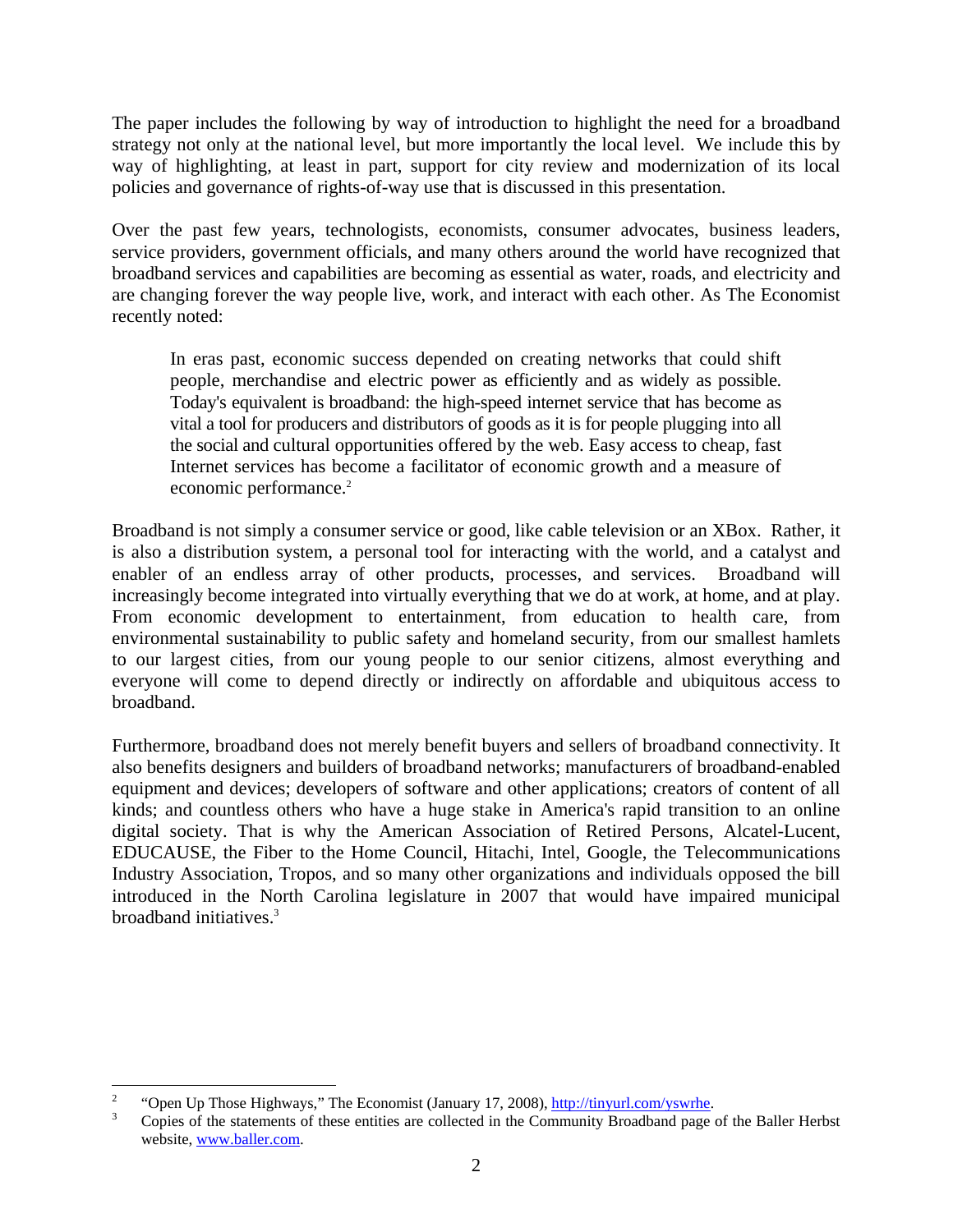In short, "broadband is unique in that the social returns of broadband investment exceed the private returns to companies and consumers."4 Because broadband "facilitates enormous economic opportunities that rise with the number of users," increasing the number of users is an important public objective.<sup>5</sup> As a result, "the normal rule that 'the development of a technology should be left solely to the marketplace' does not apply in the case of broadband, which promises an array of social and economic benefits, ranging from distance learning to telemedicine to public safety to democracy."6

In many respects, the potential of broadband is similar to that of electricity at the turn of the 20th Century:

When electric power first emerged from the back rooms of inventors such as Charles Brush and Thomas Edison, it hit nineteenth century America with a dazzling impact. What fire had been for early man was a rough draft for the force electricity took on in lighting cities, running hundreds of thousands of industrial motors, engendering extensive networks of trolley car lines, and sparking the birth of mass communications.7

Yet, despite the vast benefits that electricity promised, it took more than 50 years for electrification to reach many parts of the United States. It would have taken even longer if thousands of municipalities and cooperatives had not stepped forward to establish their own electric utilities, believing that their economic survival and quality of life were at stake.<sup>8</sup>

Now, the history of electrification is repeating itself in the broadband area.<sup>9</sup> Like the power companies of a century ago, the major communications providers are focusing first on their most lucrative markets and are leaving less profitable communities behind. In the areas that are least attractive to these companies — rural and low-income urban areas — they are either not providing broadband at all or are limiting their offerings to low-capacity technologies such as Digital Subscriber Line (DSL) and Cable Modem Service (CMS).

Unlike a century ago, the United States does not have the luxury of time and isolation from the rest of the world to allow infrastructure of such strategic national significance to evolve at its own pace. The world is now a much more fiercely competitive and globally interconnected place than it used to be.

<sup>1</sup> 4 Robert D. Atkinson, "Framing a National Broadband Policy," CommLaw Conspectus at 4 (Fall 2007),  $\frac{\text{http://tinyul.com/2htbwo}}{\text{Dhitu Wieso (Despectwo) "A Exversously for a Netsio}}$ 

Philip Weiser (Rapporteur), "A Framework for a National Broadband Strategy," Aspen Institute at 4 (2008) ("Weiser"), citing Robert D. Atkinson, "The Case for a National Broadband Policy," "Information Technology and Innovation Foundation (2007), http://tinyurl.com/24usph, see also Robert D. Atkinson and Andrew McKay, "Understanding the Economic Benefits of the Information Technology Revolution," Information Technology and Innovation Foundation (2007).

Weiser, at 5, quoting Jonathan Adelstein, Commissioner of the Federal Communications Commission, at the Aspen Institute conference on Framing a National Broadband Strategy. 7

R. Rudolph and S. Ridley, Power Struggle: The Hundred year War Over Electricity at 10 (1986).

For an extensive comparison of the history of electrification in the United States and the current period in the communications industry, see James Baller, "The Essential Role of Consumer-Owned Electric Utilities in Developing the National Information Highway: A Historical Perspective." (October 1, 2004),  $\frac{\text{http://tinyul.com/2f5tq4}}{\text{Soe } \text{2g } \text{Bebert } \text{McChag}}$ 

See, e.g., Robert McChesney and John Podesta, "Let There Be WiFi," Washington Monthly (January/February 2006), http://tinyurl.com/exlaq.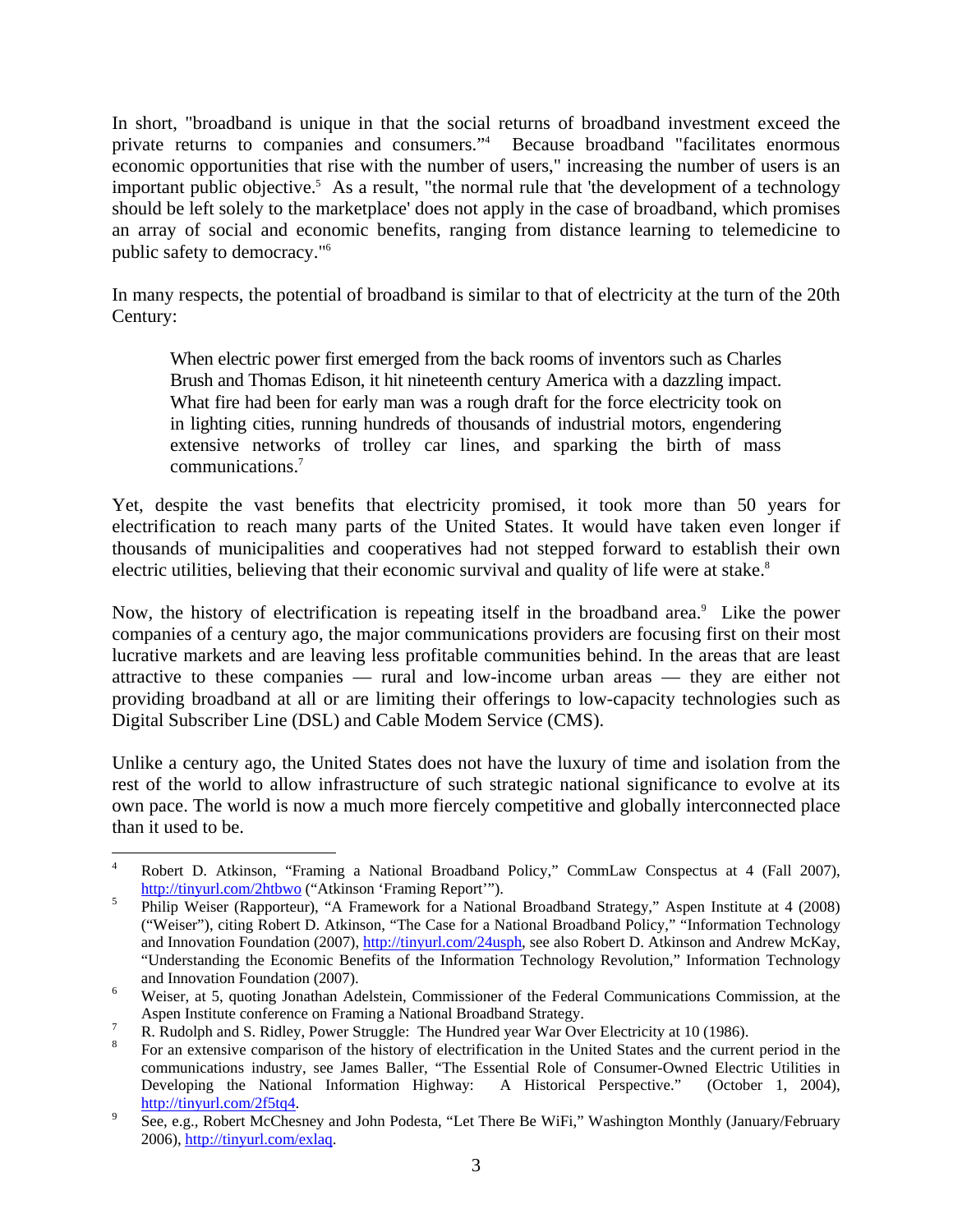#### **III. SUMMARY OF WHY HAVE A COMMUNICATIONS CODE AND RIGHTS-OF-WAY ORDINANCE**

Cities need to consider their options and local policies to initiate a local broadband strategy. That is, what are the goals of a city to achieve delivery of modern state-of-the-art broadband capability in the best interest of residents, business, institutions, including educational and government. In furtherance of this strategy, we firmly believe that the results of city's decision-making process should be to create a Communications Code and management and administration of rights-of-way.

Fiber optic cable, wireless services, and new and potentially unheard of communication capabilities will undoubtedly use public rights-of-way. Technologies and services are subject to differing legal requirements under both federal and state law and, in addition, differing technologies utilize rights-of-way and public properties in differing ways. The city needs to be mindful of what the potential differences are to ensure that there is not discrimination or differing treatment of providers and to assure a "level playing field." Additionally, it is important to recognize that the processes and requirements of the city need to be centralized as well as the regulatory requirements need to make sure that there is not a barrier or overly burdensome process and requirements for development of new capabilities that will serve the community or those that exist seeking to enhance, improve, or update their facilities.

Rights-of-way is a valuable asset of a city and must be closely guarded and protected so that there is not interference or disruption among users, the public, or others and that the public healthy, safety, and welfare of the city can be preserved through the protection of the right-of-way for the best purposes that will serve and meet the goals and policies of the city.

It is extremely important to initially plan what the city's options are, who will be responsible for the oversight and administration, and what the requirements will be.

It is with this in mind that this paper has been prepared to provide assistance and recommendations to achieve what we believe is a common sense approach for local units of government to follow. What follows will outline considerations important to a city process that will lead to the development of a broadband strategy, ways to achieve and enhance the standards and requirements that will be in furtherance of the broadband policy while at the same time protecting the public interests and uses of public rights-of-way.

#### **Background and Considerations for Planning**

- NATOA principles recently released and included in Appendix B.
- Identify city goals and strategy to secure broadband capacity to serve community interest and needs.
- Competition, new services (wired and wireless), and new service providers will seek permission to use city rights-of-way.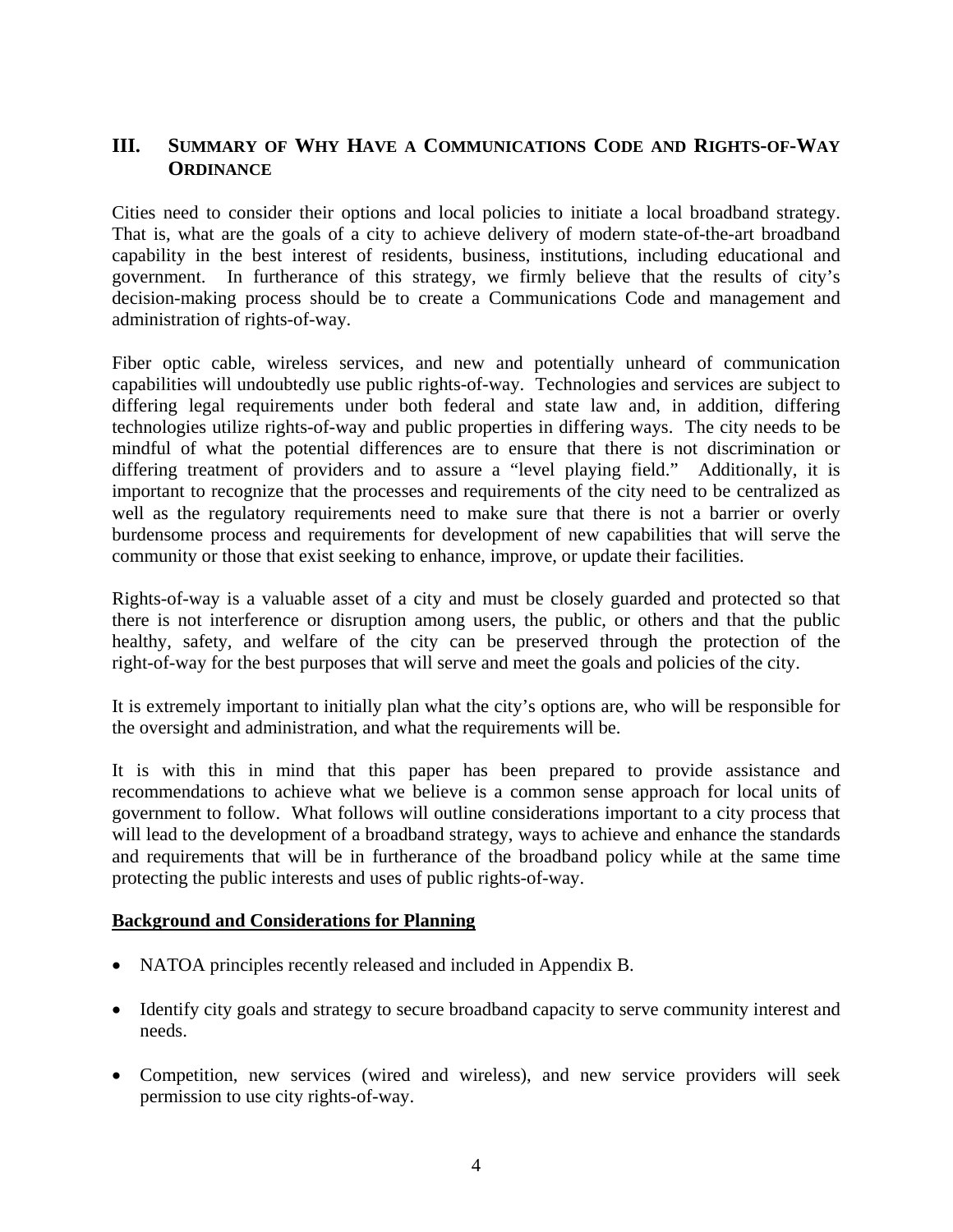- A Communications Code will facilitate better city administration, it is desirable to have all types of communication services in one location of city code.
- Availability of services, broadband strategy, to meet city needs and consideration of options and alternatives, including municipal broadband.
- Different types of technologies require differing regulatory authority, and importance for city to identify its authority applicable to differing technologies and services.
- Multiple provider use of rights-of-way needs to be controlled to protect against interference of existing facilities, safety, and appearance.
- Compensation.
- City benefits from services.
- Oversight or customer service protection.
- Having communications and rights-of-way ordinances with clear and unequivocal requirements and processes will ensure that the city is open and accessible to competitive service providers and not a burden to entry.

#### **Communication Industries are Subject to Different Legal Structures at the Federal and State Level Applicable to the City's Authority**

- Telecom
	- o Generally regulated by the state.
	- o City authority limited to granting permission to use rights-of-way and to manage and control the use of the right-of-way and require compensation for rights-of-way use.
- Video services (generally cable services)
	- o Based on the federal Cable Act, city authority for video services is very broad, unless such authority is changed by recent state legislation (see Appendix),including establishing requirements for services that will meet city needs, location and build-out of system, rates and charges, programs and services, city benefit requirements, and fair compensation for rights-of-way use.
- In general, withstanding changing franchising authority with state laws, all private users of right-of-way are subject to reasonable management and control of rights-of-way use in terms of construction of facilities and public health, safety, and welfare matters, including the provision of insurance to protect against damage or injury to others.
- There are distinctions in legal and regulatory requirements to different industries and yet there are also common elements to all users of rights-of-way with respect to control and management of the right-of-way. We propose consideration of a Communications Code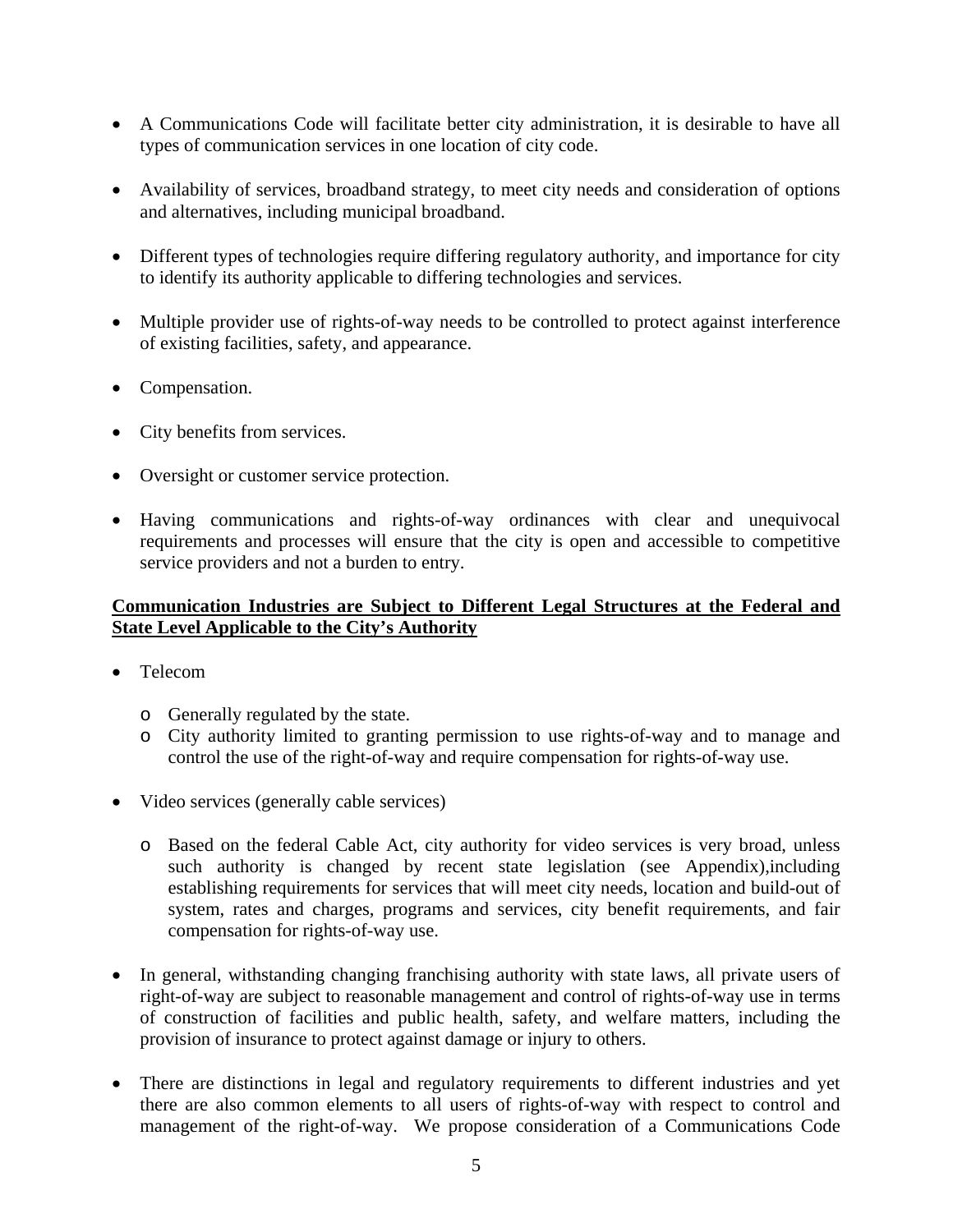structure to recognize the differences while at the same time applying similar requirements applicable to construction and use of the rights-of-way.

#### **Bundled Services**

- If services are bundled, i.e., voice, video, and data through common facilities, a franchise or authorization applicable to each type of service may be required.
	- o A cable franchise does not apply to telecom. A separate franchise is required if telecom service is offered by the cable provider.
- The above is also the requirement in the case of a telecom provider seeking to provide video or cable type services.
- The federal Cable Act makes clear, for example, a telecom provider intending to provide video services is subject to the Cable Act requirements. Further, the FCC's recent Order applicable to incumbents and franchise renewals made this same requirement clear.

#### **Level Playing Field, Most Favored Nation Treatment**

- For years, we have experienced in negotiation with cable service providers the desire to have written into a franchise a provision that will assure them protection from competition and assure them that if a new entrant is granted a cable service franchise, it will be obligated to the same requirements as the incumbent. Recent Orders of the FCC have addressed this (see footnote 1). It is clear in the FCC Orders that there needs to be fairness among varying providers, but also the FCC describes the need for a new entrant to become more established or successful before being obligated to build-out or to extend its system.
	- o The Communications Code is intended to create a level playing field to ensure similar providers have similar obligations and new entrants do not have a burden to entry.
	- o Having the Communications Code in place makes it easier for operators to know in advance of coming to the city what the city's rules and requirements are. It further eliminates delays in government processes and ensures uniform and equal treatment. For example, the build-out requirements have been developed to comply with the FCC's most recent Order to enable build-out within a reasonable time consistent with provisions of the federal Cable Act in Section 47 U.S.C. § 541.

#### **Compensation for Rights-of-Way Use**

• The city's right-of-way is a valuable city asset and its use for private enterprise is subject to the payment of a fair and reasonable rental charge referred to as a use fee. Unless a legal exception applies to a particular provider, the use fee in the ordinance is uniformly applied to all types of communication services.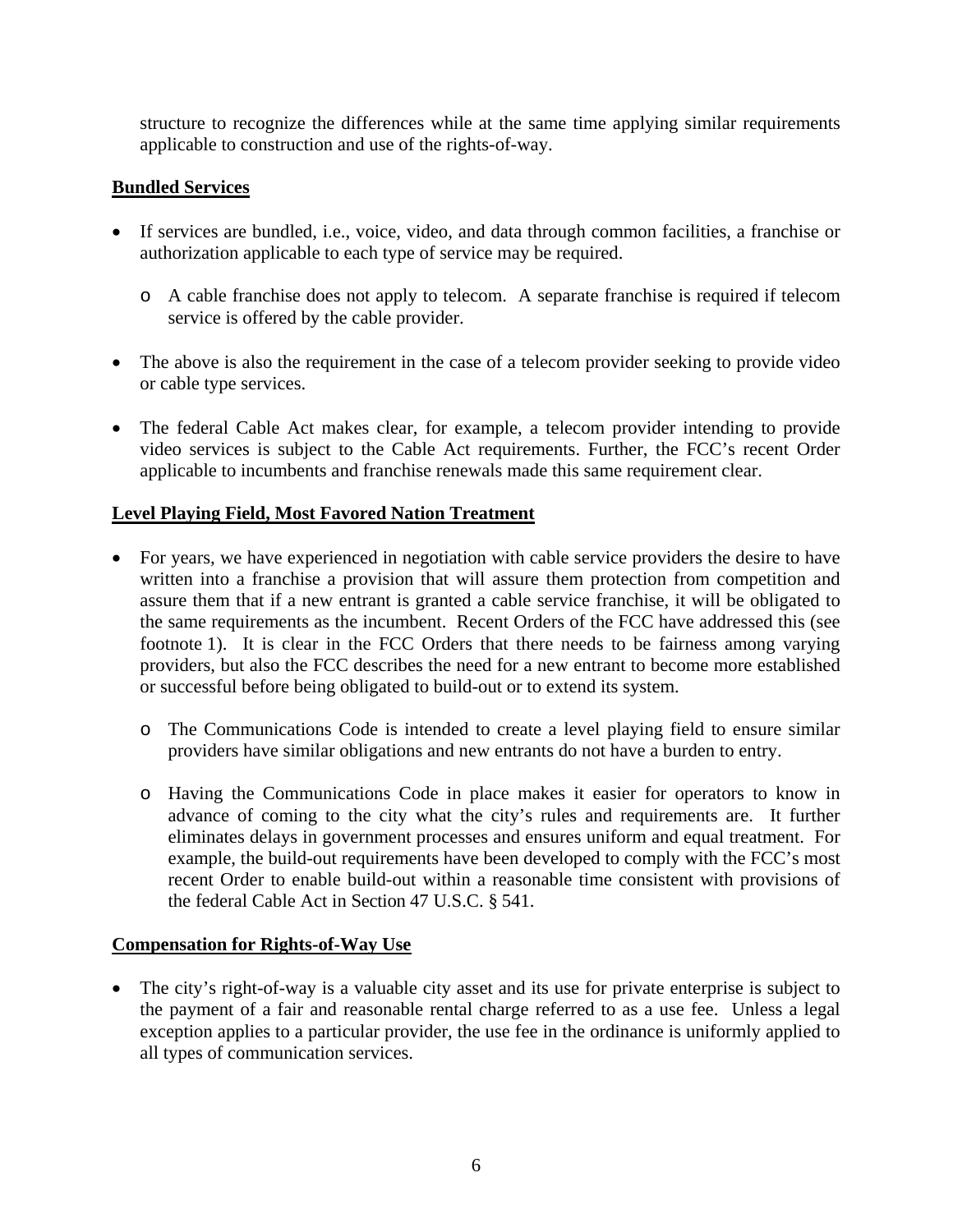#### **Recent FCC Cable Franchising Orders<sup>10</sup>**

- The first Order in March and the second Order in November provide guidelines on a wide range of matters affecting local franchising processes and requirements that need to be included in a Communications Code. These include:
	- o Recognition of differences between different types of services.
	- o Recognition of differences in the application of local controls to new entrants and incumbent providers.
	- o Build-out requirements may be enforceable if reasonable (what is and what is not reasonable is outlined).
	- o Application procedures and time limits for review and approval or negotiation of a new franchise by local authority necessitates ordinance and franchise requirements to be in place.
	- o City benefit and funding obligations.
		- What is included in a 5% franchise fee cap?
		- What is incidental and not part of 5%?
		- What is in-kind? -- Free services are those part of the 5% cap?
		- What are capital grants? Are they part of the 5% cap or not?
		- **PEG** funding and how determined.
- These and many other subjects are part of the Orders and must be made part of the Communications Code, unless due to a state law governing cable there may be in whole or part an exemption to local franchise requirements from the FCC Orders. Because state laws vary, a careful review needs to be made to determine whether or not the FCC Orders are applicable.

#### **Recent State Legislation Affecting Cable Franchising**

Significant developments have occurred over the past several years, leading off with the State of Texas, to change local authority over cable services. There are now 17 or 18 states that have adopted laws that have either changed local cable service franchising from the local level to the state level or altered the rights of cities significantly. The process of change has been driven by the telecommunications industry. The telecommunications industry has attacked cities authority in a three-prong approach, including seeking state legislation, seeking change in the FCC, and seeking federal Congressional change to the federal Cable Act. Their greatest success has been

<sup>10</sup> <sup>10</sup> FCC Franchising Order, MB Docket No. 05-311 released March 5, 2007 and, in addition, the Second Order on November 6, 2007. Further, in a case entitled *Alliance for Community Media v.* FCC, No. 07-3391 (6<sup>th</sup> Cir., June 27, 2008). The FCC Franchising Orders are upheld. These Franchising Orders represent the FCC's review of significant issues and challenges created by telecommunications industry objections and complaints to local control. For a more detailed review or summary of both Orders and the 6<sup>th</sup> Circuit decision, our website www.baller.com can be accessed or further information made available upon request.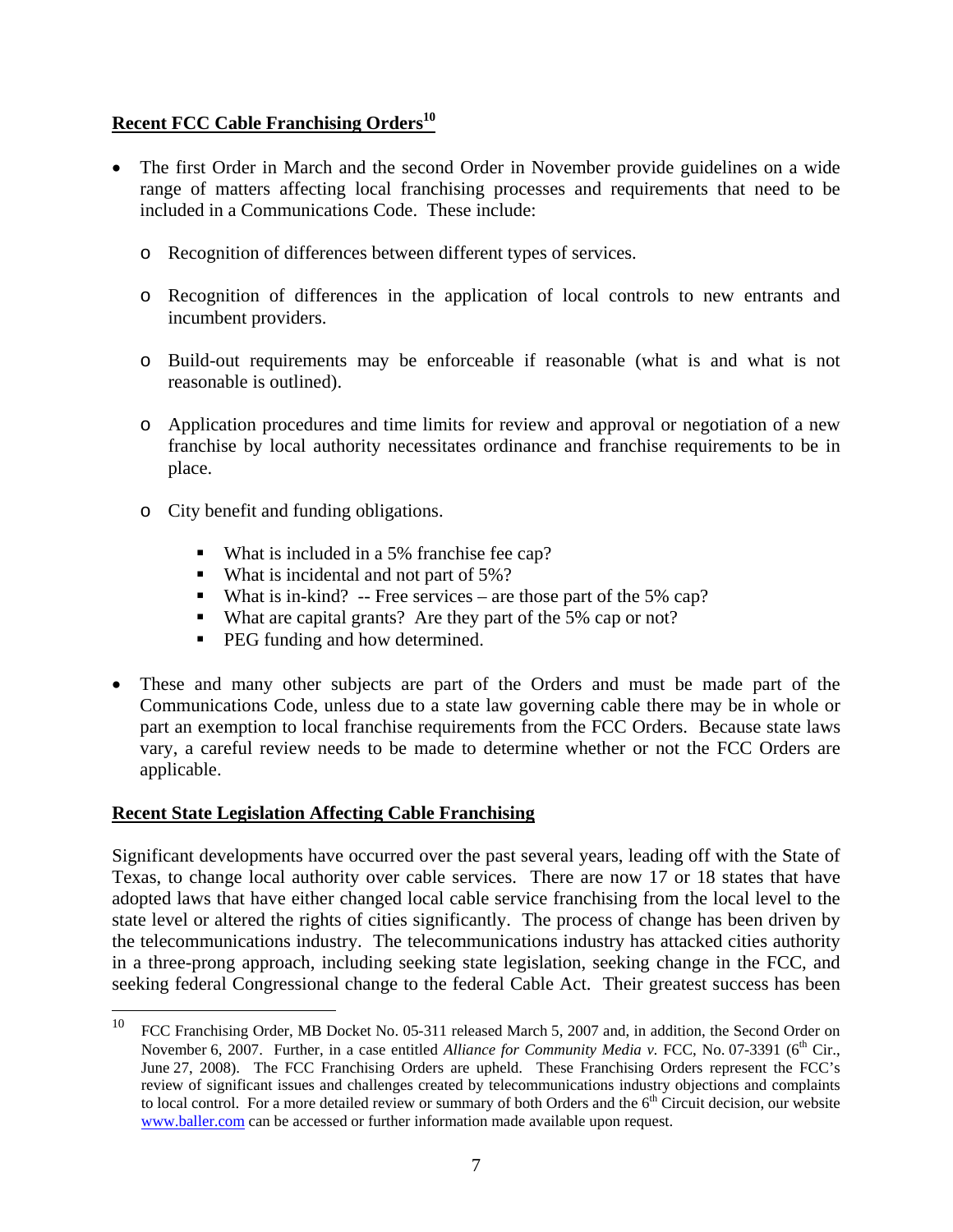on the state level. Above, we briefly described recent FCC Orders that have impacted local franchising rights, but not to the same degree as the state legislation. Attempts in Congress to alter or change the federal Cable Act have not been successful thus far.

In any process involving development of local controls over rights-of-way, regulation of competitive cable and telecom service providers, and the rights and authority of cities to achieve benefits from the use of the right-of-way must be addressed not only taking into account the federal Cable Act, but now also state legislation and the FCC Franchising Orders.

Rather than describing in detail state legislation, we have included in Appendix A a summary chart prepared by NATOA. This will highlight significant provisions in state legislation in states that have thus far adopted such legislation. It is important to understand that while the state legislation has altered local authority and in many instances removed the right to franchise cable providers, a great deal is preserved for cities. Perhaps the greatest protection for city is its right to control and manage and adopt reasonable ordinances governing the public safety and welfare of their city in the use of public rights-of-way. However, careful consideration must also be included in any city process to update its ordinances or to adopt a Communications Code, to ensure that the greatest benefits available through state legislation are implemented through the appropriate processes or regulatory steps that are unique to state legislation. For example, cities may preserve the right to receive 5% franchise fee of gross revenues. How will this be preserved? What vehicle must a city use? Similarly, with regard to public, educational and governmental access channels, funding, facilities and equipment may also be preserved and continued in the future, but through a process identified in a state legislation. Additionally, many of the state statutes have imposed rights on cable operators that in effect preempts existing negotiated franchise agreements and enables existing or incumbent cable providers to seek a state-wide certificate to replace a current franchise. How this happens, what rights are preserved for the city and how such rights are initiated based on a state law should be included in the Communications Code.

As outlined in this paper, it is our intent to outline a Communications Code concept for you to consider that will establish guidelines relevant to a city regulatory authority of its rights-of-way and based on state legislation, to implement changes and requirements resulting from the new state legislation and FCC Franchising Orders, and to encourage cities to examine local controls of right-of-way to make sure that the requirements include the broadest possible scope of authority within its regulatory rights.

#### **III. RECOMMENDATIONS**

We recommend that the city take a fresh look at what ordinances, franchises, and license agreements are required in order to establish uniform standards with respect to the use of rights-of-way by wired and wireless service providers.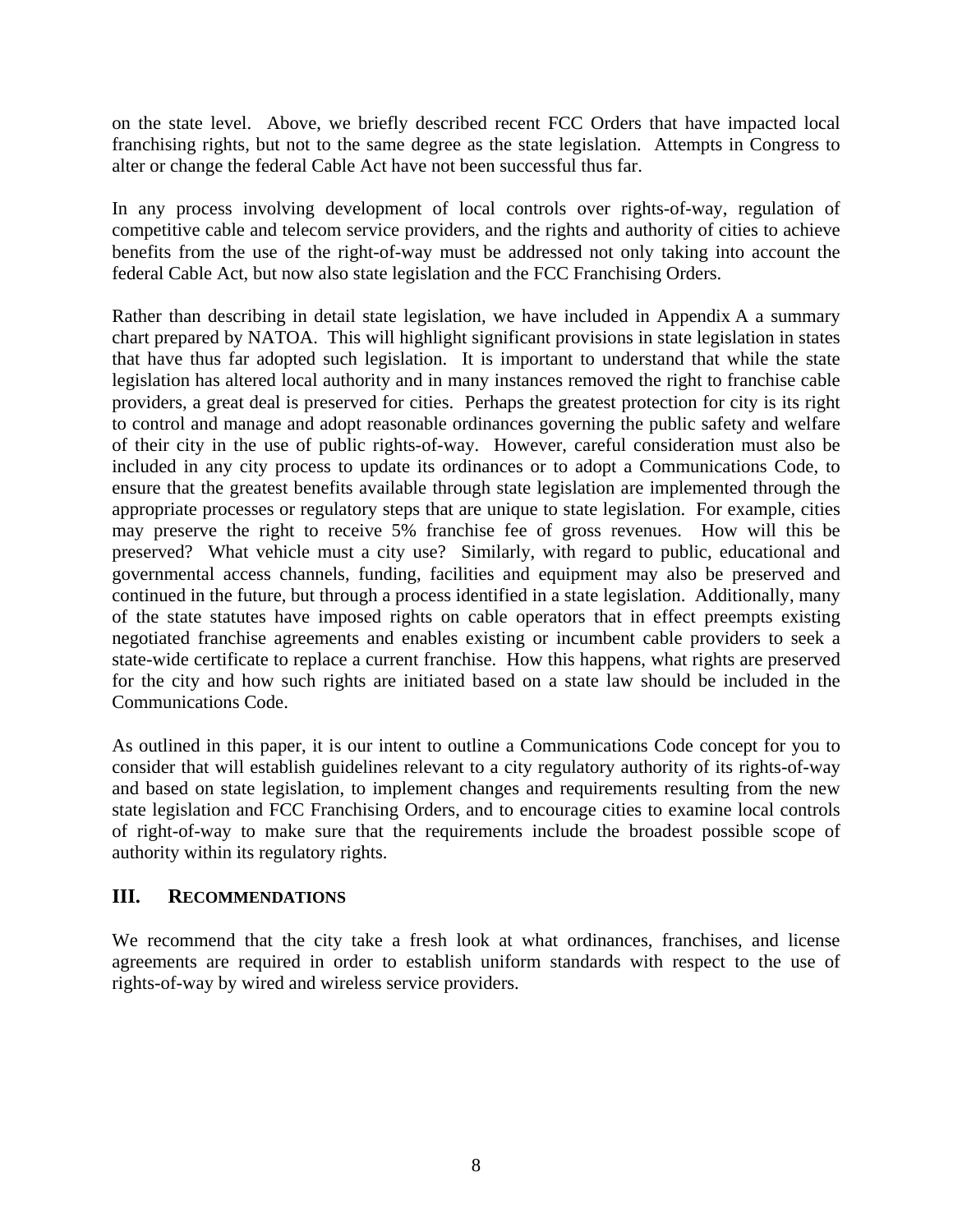While some distinctions are necessary with respect to cable services and telecommunication services due to state laws and provisions of the federal Cable Act and FCC rules,  $11$  we recommend a Communications Code to implement a cohesive, consistent and predictable approach to City controls that can apply to all communications providers using the public right of way, regardless of regulatory classification.

It is our recommendation that the city consider adopting a new Communications Code with regard to cable and telecommunications that will include separate articles or chapters with regard to Wireline and Wireless use of the public rights-of-way and a separate chapter on rights-of-way, for example, as follows:

| Chapter 1 | General Provisions and Definition of Terms            |
|-----------|-------------------------------------------------------|
| Chapter 2 | Video Transmission Services (Cable Service)           |
| Chapter 3 | Wireline Communications Services (Telecommunications) |
| Chapter 4 | Wireless Communications Services (Telecommunications) |
| Chapter 5 | <b>Construction and Administration Ordinance</b>      |
|           |                                                       |

#### **A. Rights-of-Way Regulation**

 Rights-of-way regulation must include an ordinance addressing cable services and the requirement of a franchise, and requirements, providing a description of the city processes and franchise requirements, an ordinance relating to telecommunication facilities (both wired and wireless), and franchise requirements, subject to limitations based on both federal and state laws, and establish standards regarding permitting and construction within a right-of-way.

 Chapter 1. General. The initial Chapter of a Communications Code will describe the background, purpose, and city goals. Additionally, in order to have the processes streamlined as possible, we suggest including all the definitions of relevant terms in the first Chapter. Other requirements of a general nature can also be included in this Chapter, including referred to applicable franchise requirements, indemnification and insurance requirements, enforcement procedures, and necessary references to other Chapters of the Code.

> Perhaps the most important part of Chapter 1 is to establish not only the background for the Communications Code, but, in addition, to create the city's processes and governance. This includes application steps, who to see, who will enforce requirements, and all of the administrative and organizational matters that are important to city's regulatory controls.

 $11$ Generally cable services are currently subject to broad authority by cities. This is contrasted from telecommunication services in which the service providers are certified or licensed by the state PUC and local licensing or franchising is limited to controls with respect to the use of the right-of-way and compensation requirements.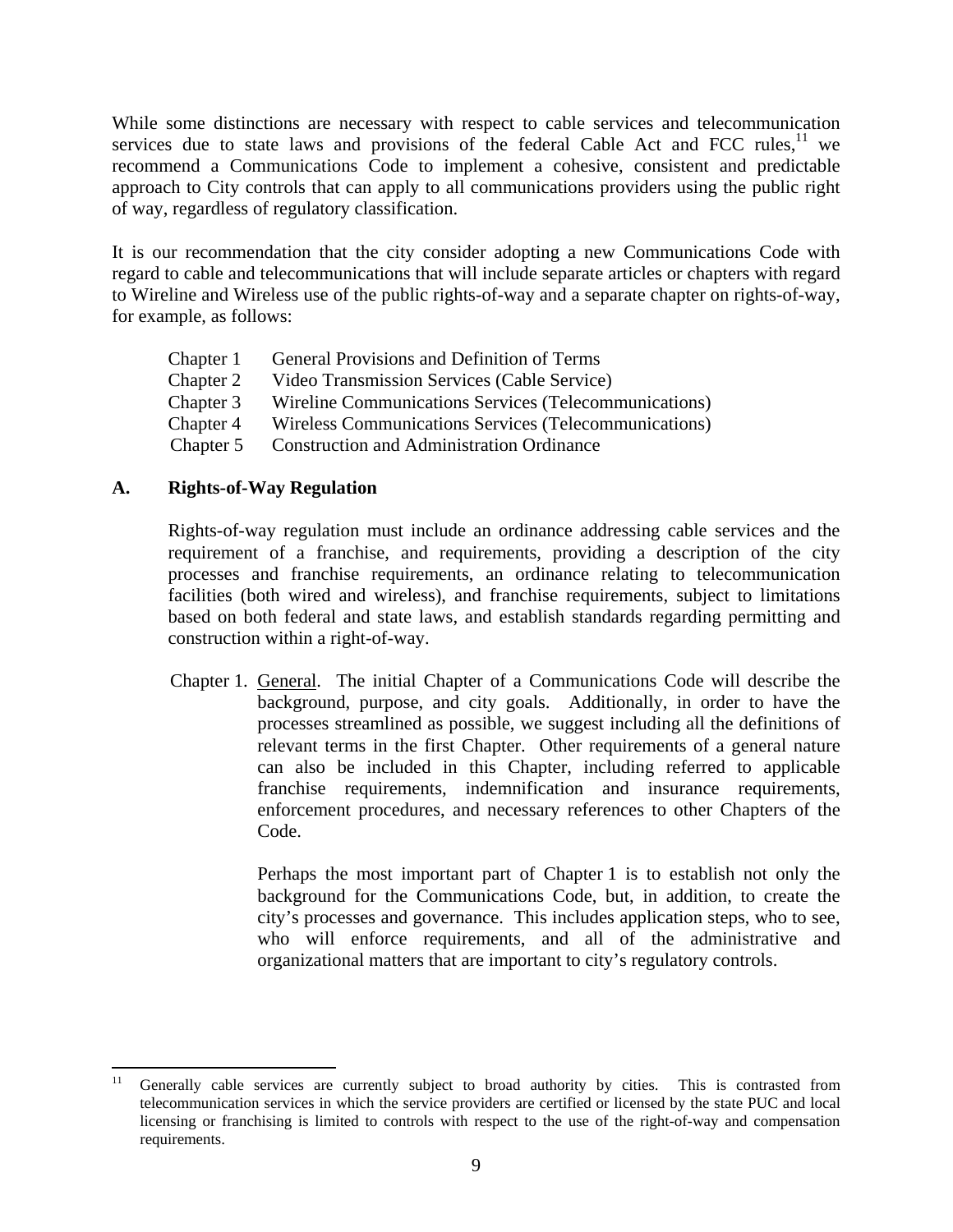- Chapter 2. Cable Services.<sup>12</sup> Within the city's control are generally the following, subject to new state legislation limitations and also the recent FCC Franchising Orders described above:
	- Application and approval proceedings (consistent with the FCC Franchising Orders)
	- Franchise fees
	- City benefits, including in-kind contributions, public, educational, and governmental access channels, equipment, facilities and funding (FCC Orders should be reviewed to make sure contributions are not part of franchise fees)
	- PEG channels, funding, facilities and equipment
	- Interconnection of PEG channels
	- Institutional networks
	- Build-out –reasonably allowing new entrants market success
	- Competitive equity
	- Transfers of ownership
	- Privacy
	- Discrimination
	- Broad program categories
	- Legal, technical, and financial qualifications of an applicant
	- Consumer service standards
	- Franchise term
	- Periodic review

#### Chapters 3

- and 4. Telecommunications (Wired and Wireless). States traditionally approved telecommunications service providers. The rights-of-way governance is limited to rights-of-way management subject to Section 253 of the Telecommunications Act of 1996. A city can adopt a Regulatory Ordinance for both wired and wireless services requiring permission through a franchise grant to use rights-of-way subject to the city's grant of a franchise. Such an ordinance may include:
	- Requirements for a franchise.
	- Compensation that is reasonable, competitively neutral, and non-discriminatory.
	- Rent for attachments.
	- Ensure compliance with federal and state laws.
	- Require an application or registration for a license or franchise.
	- Include and size provisions relating to the guidelines for the location, placement of wired and wireless facilities within the rights-of-way.

 $12$ Cable service franchising may not be permissible under a state. However, careful review of a state law is necessary to determine what a city can regulate and how. For example, PEG access may be required, but the state law may have a procedure to follow that must be incorporated into this Chapter.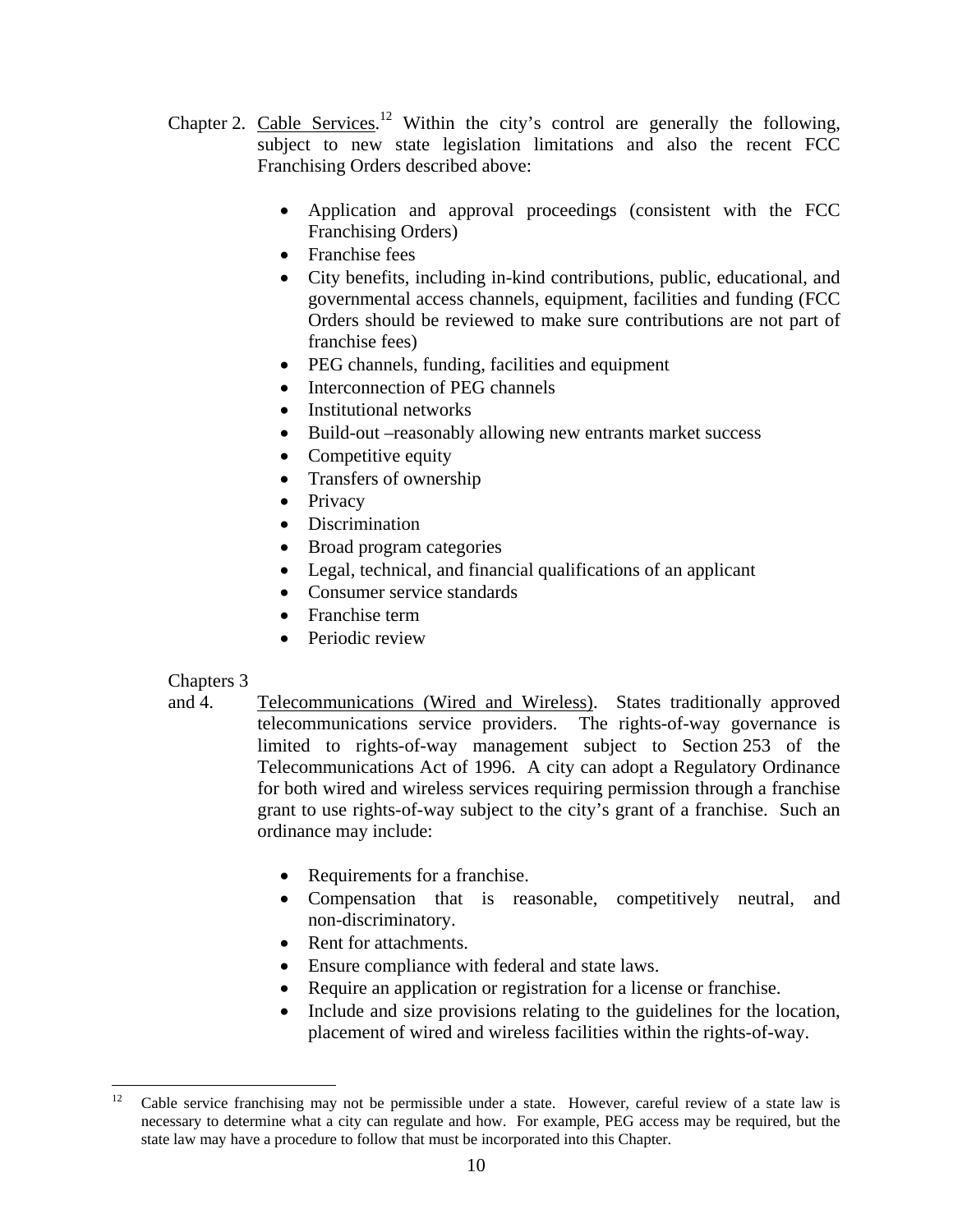- Encourage location of facilities on existing structures, including utility poles that are in existence.
- Ensure that the facilities are safe and to the extent large boxes, attachments, or above-ground facilities are developed, that they will blend into the environment and not be interfered with or disrupt other facilities located within the right-of-way.
- Include provisions relating to support structures and use of existing facilities or structures and the requirement for attachment agreements with other providers.
- Include maintenance requirements.
- Chapter 5. Construction and Administration Ordinance. It is important to have a thorough understanding of the underlying public health, safety, and welfare authority of a city. Review of the more in-depth legal discussion that follows in Section IV of this paper will provide a basis for such an understanding. Rights-of-way management described in this Chapter is not service regulation.

 Rights-of-Way Construction and Administration Ordinance should address at least the following matters:

- City administration.
- Impose public health, safety, and welfare standards.
- Control disruption and obstruction.
- Streamline the administrative process.
- Protect property of residents and businesses.
- Ensure that users are treated equally.
- Require maps of use and location.
- Provide for city inspection.
- Establish a permitting process and permit fee.
- Construction standards relating to rights-of-way that will include broad standards regarding construction, interference, safety, notifications to users, maintenance, repair replacement, and numerous other similar types of standards and requirements.
- Requirement of a franchise license or license agreement before permit issued.
- Filing of insurance, inspection procedures, administration enforcement, emergency repair and replacement.

#### **IV. AUTHORITY OVER USE OF RIGHT-OF-WAY**

The Telecommunications Act of 1996 made sweeping changes designed to usher in a new era of competition in the telecommunication industry. Congress did not, however, sweep away the authority of state and cities to manage right-of-way, and to be compensated for the use of those rights-of-way. Notwithstanding this, in many jurisdictions telecommunications operators have sought to have courts preempt a local ordinance on the basis that it conflicts with Section 253 of the federal Telecommunications Act, which is aimed at removing state and local barriers to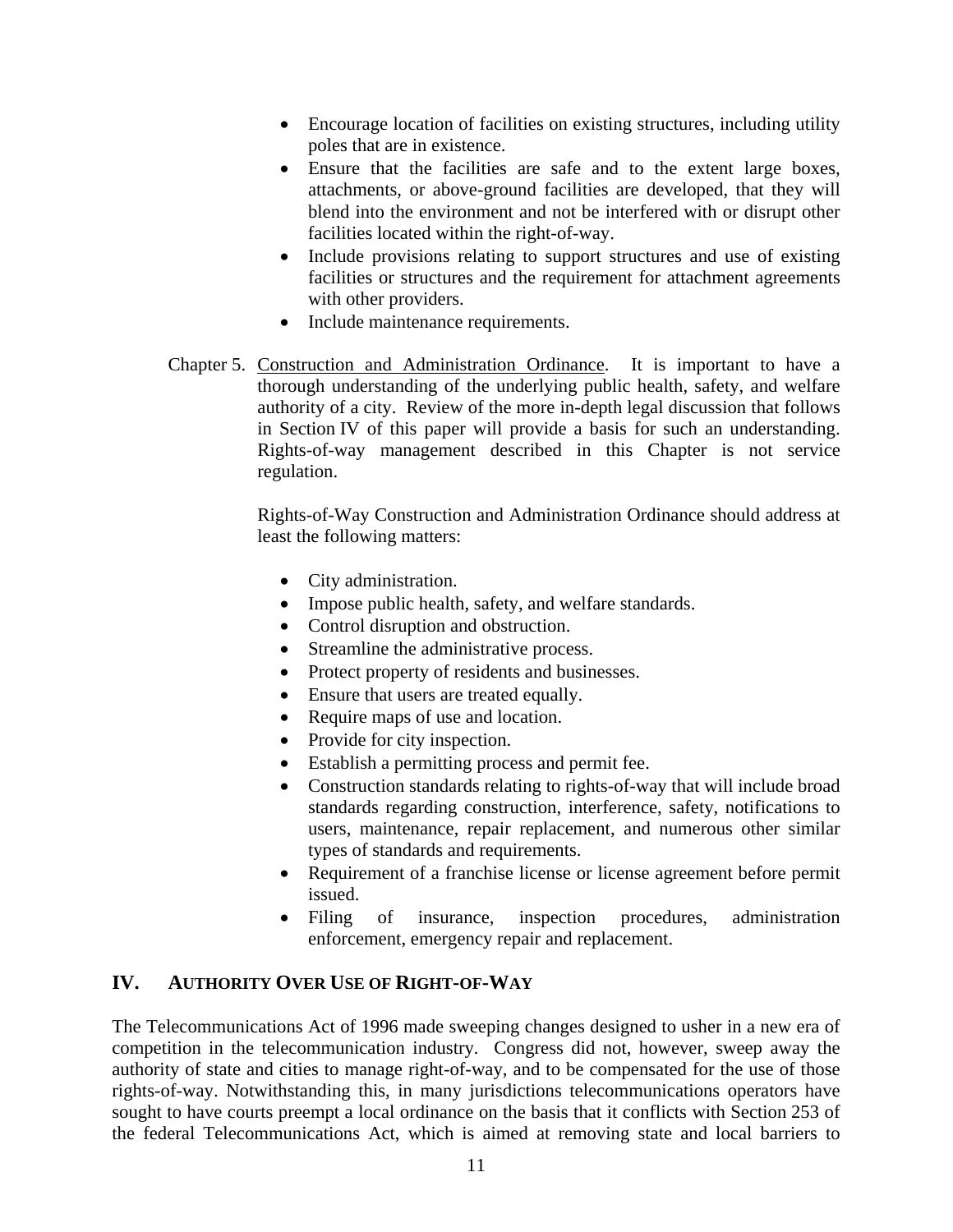entry. The Supreme Court has cautioned that the striking down of state laws through preemption is generally disfavored.

Consideration of issues of arising under the Supremacy Clause "start[s] with the assumption that the historic police powers of the States [are] not to be superseded by ... Federal Act unless that [is] the clear and manifest purpose of Congress."<sup>13</sup>

Further, the Supreme Court has made clear that this preemption analysis is the same whether it is a state law or local ordinance that is being subjected to scrutiny.<sup>14</sup> Thus, when preemption is invoked to prevent a municipality from wielding its traditional police powers, Congressional intent to displace that authority must be "clear and manifest." In this instance, not only is their a lack of such intent in the Telecommunications Act, Section 253(c) of the Act actually contains a clear and manifest expression of Congressional intent to preserve state or local management of right-of-way. Section 253(c) states:

Nothing in this section affects the authority of a state or city to manage the public rights-of-way or to require fair and reasonable compensation from telecommunications providers, on a competitively neutral and nondiscriminatory basis, for use of public rights-of-way on a nondiscriminatory basis, if the compensation required is publicly disclosed by such government.<sup>15</sup>

The legislative history of Section 253(c) confirms that Congress intended to protect the traditional regulation of right-of-way by state and city. The House Report states that Section 253(c) "makes explicit a local government's continuing authority to issue construction permits regulating how and when construction is conducted on roads and other public rights-of-way."

In determining what "manage the public rights-of-way" means as applied to a local ordinance, a court need look no further than to the opinion of the Federal Communications Commission. The FCC is the experienced administrative agency long entrusted by Congress with the responsibility of implementing and enforcing the Communications Act. Accordingly, its construction of the Act is entitled to judicial deference "unless there are compelling indications that it is wrong."<sup>16</sup>

The FCC has identified the following management practices as permissible areas of local control:

- (1) Scheduling common trenching and street cuts;
- (2) Repairing and resurfacing construction-damaged streets;
- (3) Ensuring public safety in the use of rights-of-way by gas, telephone, electric, cable, and similar companies; and

 $13$ 13 *Cipollone v. Liggestt Group, Inc*. 505 U.S. 504, 112 S.Ct. 2608, 120 L.Ed.2d 407, quoting *Rice v. Santa Fe* 

*Elevator Corp.*, 331 U.S. 218, 230, 67 S.Ct. 1146, 1152, 91 L.Ed. 1447 (1947)(alterations in original). 14 *Hillsborough County, Fla. V. Auto. Med. Labs*., 471 U.S. 707, 713, 105 S.Ct. 2371, 2375, 85 L. Ed. 2d 714

<sup>(1985).&</sup>lt;br><sup>15</sup> 47 U.S.C. § 253(c).<br><sup>16</sup> GPS J<sub>6</sub> EGG 4</sub>

<sup>16</sup> *CBS, Inc. v. FCC*, 453 U.S. 367, 398, 101 S.Ct. 2813, 2827 (1981).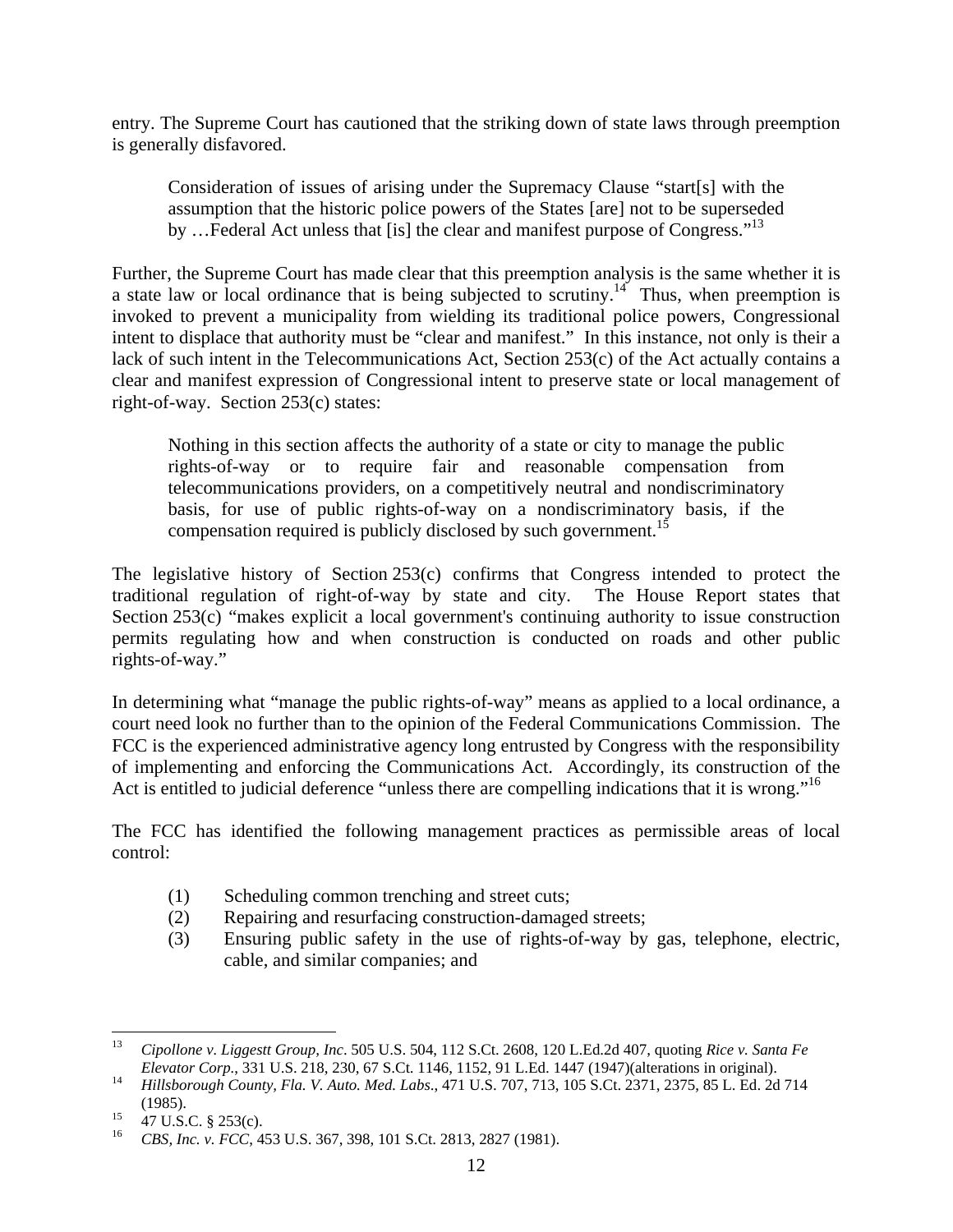(4) Keeping track of the various systems using the rights-of-way to prevent interference among facilities.<sup>17</sup>

The FCC has also stated that:

Section 253(c) preserves the authority of state and cities to manage the public rights-of-way, but requires such regulations to be both competitively neutral and non-discriminatory. In addition, Section 253(c) permits state and cities to impose compensation requirements for the use of the public rights-of-way so long as such compensation is fair and reasonable, competitively neutral, nondiscriminatory, and is publicly disclosed. The legislative history sheds light on permissible management functions under Section 253(c). During the Senate floor debate on Section 253(c), Senator Feinstein offered examples of the types of restrictions that Congress intended to permit under Section 253(c), including state and local legal requirements that: (1) "regulate the time or location of excavation to preserve effective traffic flow, prevent hazardous road conditions, or minimize notice impacts;" (2) "require a company to place its facilities underground, rather than overhead, consistent with the requirements imposed on other utility companies;" (3) require a company to pay fees to recover an appropriate share of the increased street repair and paving costs that result from repeated excavations;" (4) "enforce local zoning regulations;" and (5) "require a company to indemnify the city against any claims of injury arising from the company's excavation."18

In addition to the legislative history and the FCC's interpretation of Section 253(c), every single court that has examined this issue to date underscores the fact that municipalities continue to have the authority to manage the rights-of-way. The case of *BellSouth Telecommunications, Inc. v. City of Coral Springs*, 42 F.Supp.2d 1304 (S.D. Fla. 1999) is particularly instructive on this point.

BellSouth challenged a local ordinance that imposed a number of requirements upon telecommunications providers, including a number of right-of-way management provisions. There BellSouth recited a seemingly endless list of infirmities under both state and federal law. BellSouth argued that the ordinance was preempted by federal and state law, as well as unconstitutional under the Florida and United States Constitutions as an impairment of contract, violation of equal protection, and violation of due process.19 While the court in *Coral Springs* overturned many of the ordinance's requirements that related to the regulation of telecommunications services, the court specifically upheld the right-of-way of management provisions as being a proper exercise of the city's police authority.

 $17\,$ 17 *In the Matter of Implementation of Section 302 of the Telecommunications Act of 1996*, Second Report and Order, CS Docket No. 96-46, FCC 96-249, 61 Fed. Reg. 28698 at ¶ 210, 11 F.C.C.R. 18223 at ¶ 210, 1996 WL 290812 (FCC adopted May 31, 1996).<br>*In re Classic Telephone, Inc.*, FCC File No. CCBPol 96-10, FCC 96-397, 11 F.C.C.R. 13082 at ¶ 39, 1996 WL

<sup>554531 (</sup>FCC, adopted September 30, 1996). A nearly identical ruling is found in *In re TCI Cablevision of Oakland County, Inc.*, FCC File No. CSR-4790, FCC 97-331, 12 F.C.C.R. 21396 at ¶ 103, 1997 WL 580831 (FCC, adopted September 18, 1997). Significantly, this is the same ruling in which the FCC first discussed its concern that city control over telecommunications services could create a third tier of regulation. Thus, the FCC clearly considers the management of right-of-way and the regulation of telecommunications services as two entirely distinct matters.

<sup>19</sup> *City of Coral Springs*, 42 F.Supp.2d at 1306.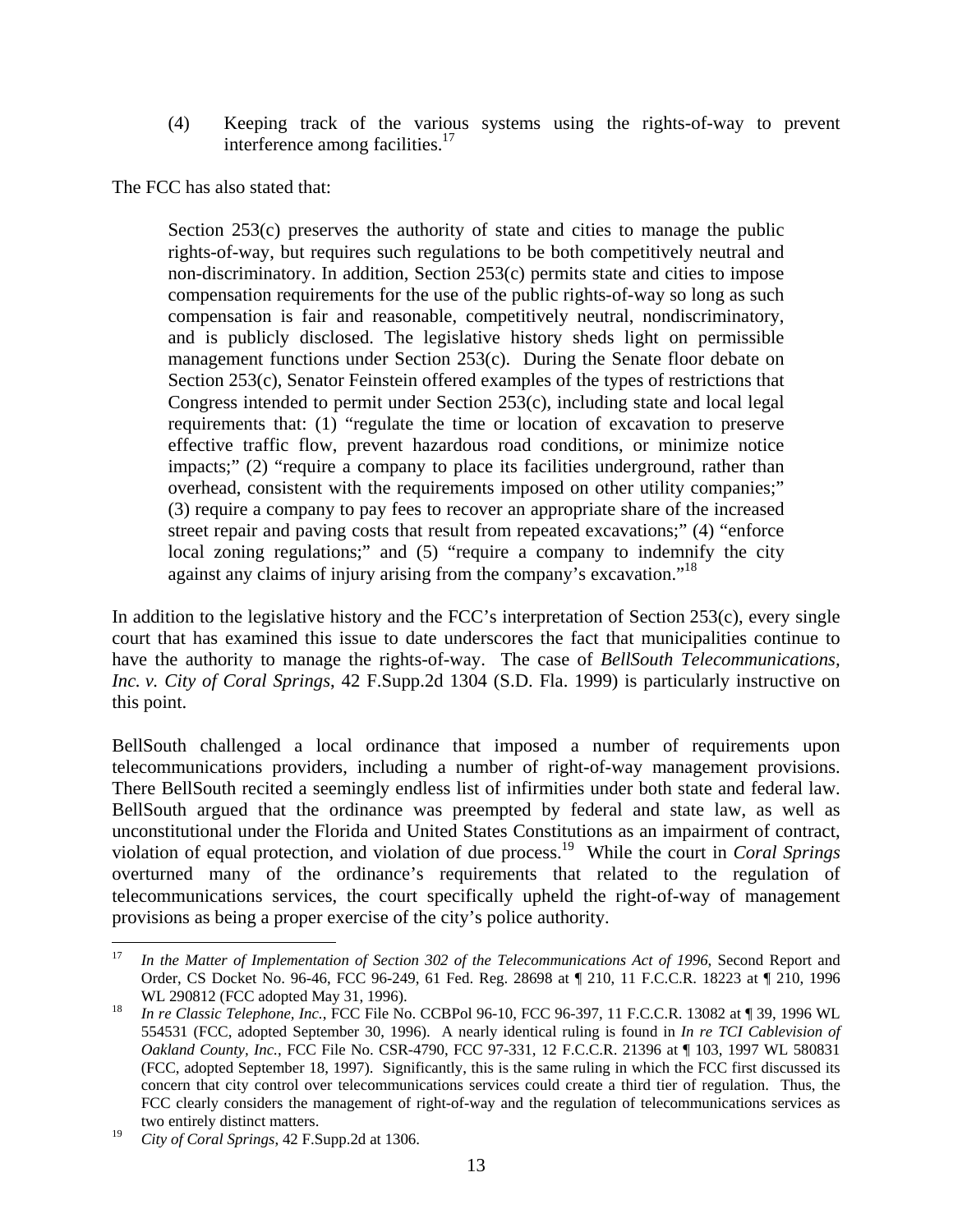Subsequent to the *Coral Springs* BellSouth opposed a similar ordinance in Palm Beach, Florida on nearly identical grounds.<sup>20</sup> In upholding the provisions in the ordinance related to the management of rights-of-way, the Court in the *Palm Beach* decision noted that both Congress and the Florida legislature excluded from preemption municipal control over rights-of-way, and that "BellSouth's arguments gloss over this specific exclusion from preemption for municipalities in both federal law and state law."

Control and management over the excavation and construction of wires, ducts and conduits within city rights-of-way is a traditional function of a municipality's police authority. The courts recognize that the problem of municipal regulation of street obstructions is a practical one to be solved by the municipalities and not the courts. $2<sup>1</sup>$ 

Irrespective of an incumbent carrier's alleged rights to a perpetual franchise by state or city grant, it is well established that a municipality's police powers cannot be contracted away.

The police power is absolutely inalienable in the state, and it cannot be delegated, abridged, abdicated, or bargained away; a state cannot in any manner, by express grant or otherwise, divest itself of, or diminish, this power which is attribute of its sovereignty, and it cannot by any agreement, arrangement or any device or means whatsoever restrict or limit itself in the slightest degree in its exercise of the power. 22

Further, inherent in all contracts is a fundamental assumption that all contracts rights are subject to the proper exercise of police power. As a result, neither the federal due process clause nor the contract clause have the effect of overriding the proper exercise of police powers by a state or  $\text{city.}^{23}$ 

Finally, while it is true that a municipality's police power authority is limited by constitutional guarantees, the due process clause of the United States has been held to only prohibit arbitrary, unreasonable, and improper use of police powers. Additionally, it has been held that a vested interest, such as a "Contract Clause claim, cannot be asserted against the exercise of police power on the basis of conditions once prevailing, because to do so would preclude development and fix a city forever in its state or condition at the time the interest vested.<sup>24</sup> Thus, it is prudent and proper for a city to revise and update its right-of-way management policies and requirements so as to conform to the vastly different environment of multiple entities seeking access to its rights-of-way than what existed at the time of the initial.

<sup>20</sup> <sup>20</sup> *BellSouth Telecommunications, Inc. v. The Town of Palm Beach, 1999 U.S. Dist. Lexis 16904 (S.D. Fla.).*<br><sup>21</sup> McQuillin, *Municipal Corporations*, Section 24.589 at 318 (3<sup>rd</sup> Edition).<br><sup>22</sup> McQuillin, *Municipal Cor* 

*Tranbarger*, 238 US 67, 59 L Ed 1204, 35 SCt. 678.<br><sup>24</sup> McQuillin, *Municipal Corporations*, Section 24.09 at 29 (3<sup>rd</sup> Edition).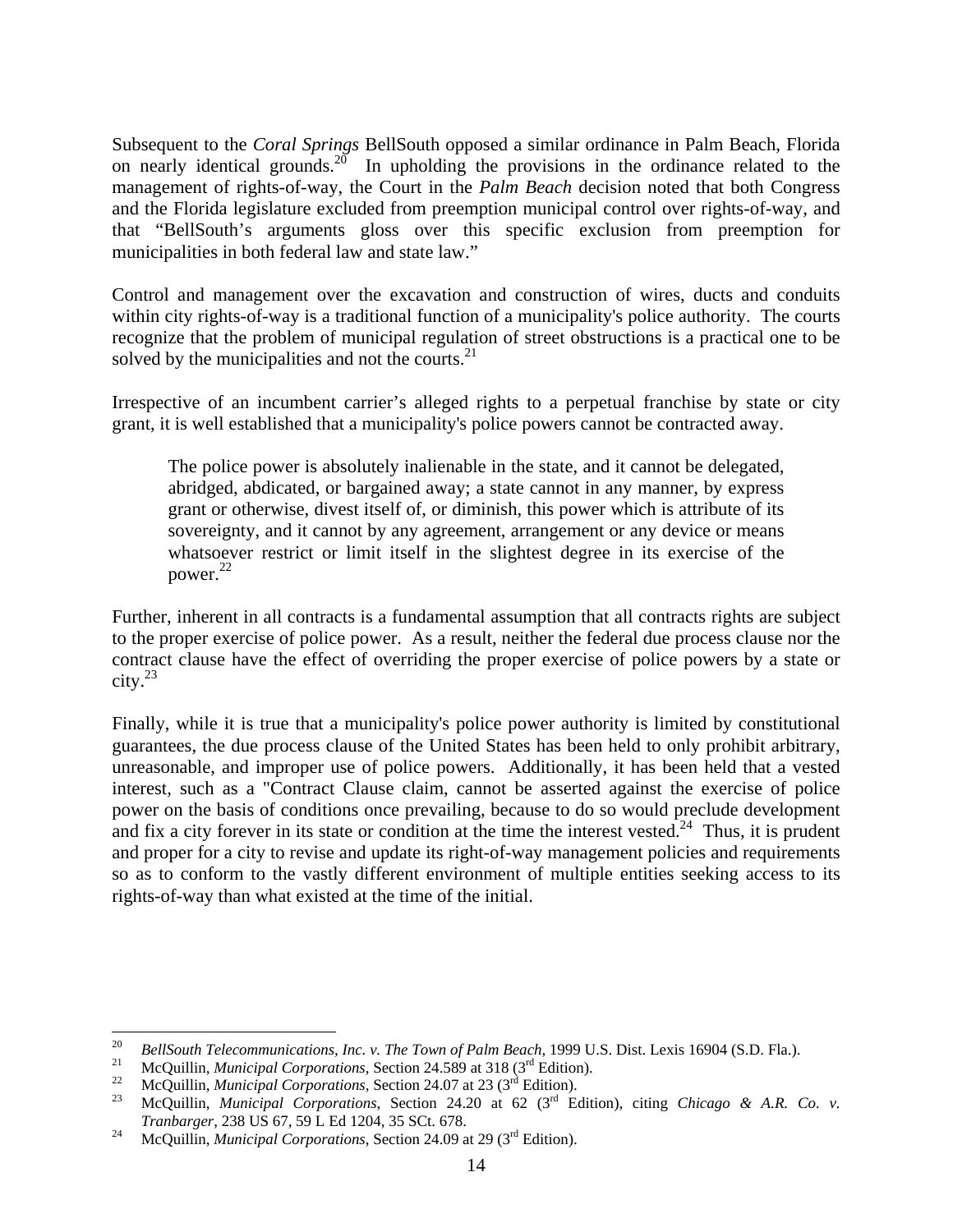#### **A. Compensation**

Section 253(c) of the Act preserves the right of a city to "require fair and reasonable compensation from telecommunications providers, on a competitively neutral and non-discriminatory basis for the use of public rights-of-way."

There is currently a split of opinion as to the meaning of the legislative language. Telecommunications carriers suggest that such compensation is limited to the cost of managing the rights-of-way and even suggest that such costs are limited to the administrative cost of managing the rights-of-way. The principle case that carriers rely on for this narrow interpretation is *Bell Atlanta v. Prince George's County*, 49 F.Supp. 2d 805 (D. Md. May 24, 1999).

In contrast, the U.S. Court of Appeals for the Sixth Circuit *TCG v. Dearborn* (March 7, 2000) recently upheld a gross receipt based right-of-way usage fee on a telecommunications provider as consistent with Section 253(c) of the Act. In upholding the reasonableness of the fee, the court noted that while congress has elected to use the term "cost" with respect to the reasonableness of utility pole attachments, it specifically chose to use the term "compensation" with respect to municipal charges for the use of rights-of-way. The court upheld the lower court's decision that "compensation" implied more than mere recovery of costs. The court held that the reasonableness of compensation depends on the totality of the individual circumstances.

The court also indicated the fact that a municipality did not charge a similar fee on the incumbent provider as a result of its pre-existing perpetual franchise did not necessarily constitute discriminatory activity on the part of the city unless the action rose to the level of constituting a "barrier to entry."

## **B. Void for Vagueness**

Claims are made that an ordinance violates due process rights because it vague with respect to compliance standards and obligations, and that it delegates unrestricted authority to the city engineer. A statute is facially vague in violation of due process only when the law is impermissibly vague.<sup>25</sup> In interpreting this requirement, the Sixth Circuit has held, "[A] court can find a statute unconstitutionally vague on its face only if the court concludes that it is capable of no valid application."26

With respect to the question of unrestricted delegation of authority, in the *Vandergriff* case the Sixth Circuit had an opportunity to address this issue. In that case the City of Chattanooga delegated the city's storm water manager with primary authority to enforce an ordinance related to storm water systems. The court held that because the Chattanooga ordinance sufficiently defined the terms and conditions for storm water facilities, the discretion given to the storm water manager was not unfettered. This same logic applies to a modern ordinance that establishes procedures for rights-of-way use. Terms and conditions to ensure that the city's Engineer's enforcement is not overly broad, but also provide flexibility by necessity, as it is

<sup>25</sup> 25 *Village of Hoffman Estates v. Flipside, Hoffman Estates, Inc*. 455 US 489, 497, 102 S.Ct. 1186, 1192-1193, 71 L. Ed. 2d 362. 26 *Vandergriff v. City of Chattanooga*, 44 F.Supp.2d 927 (E.D. Tenn.)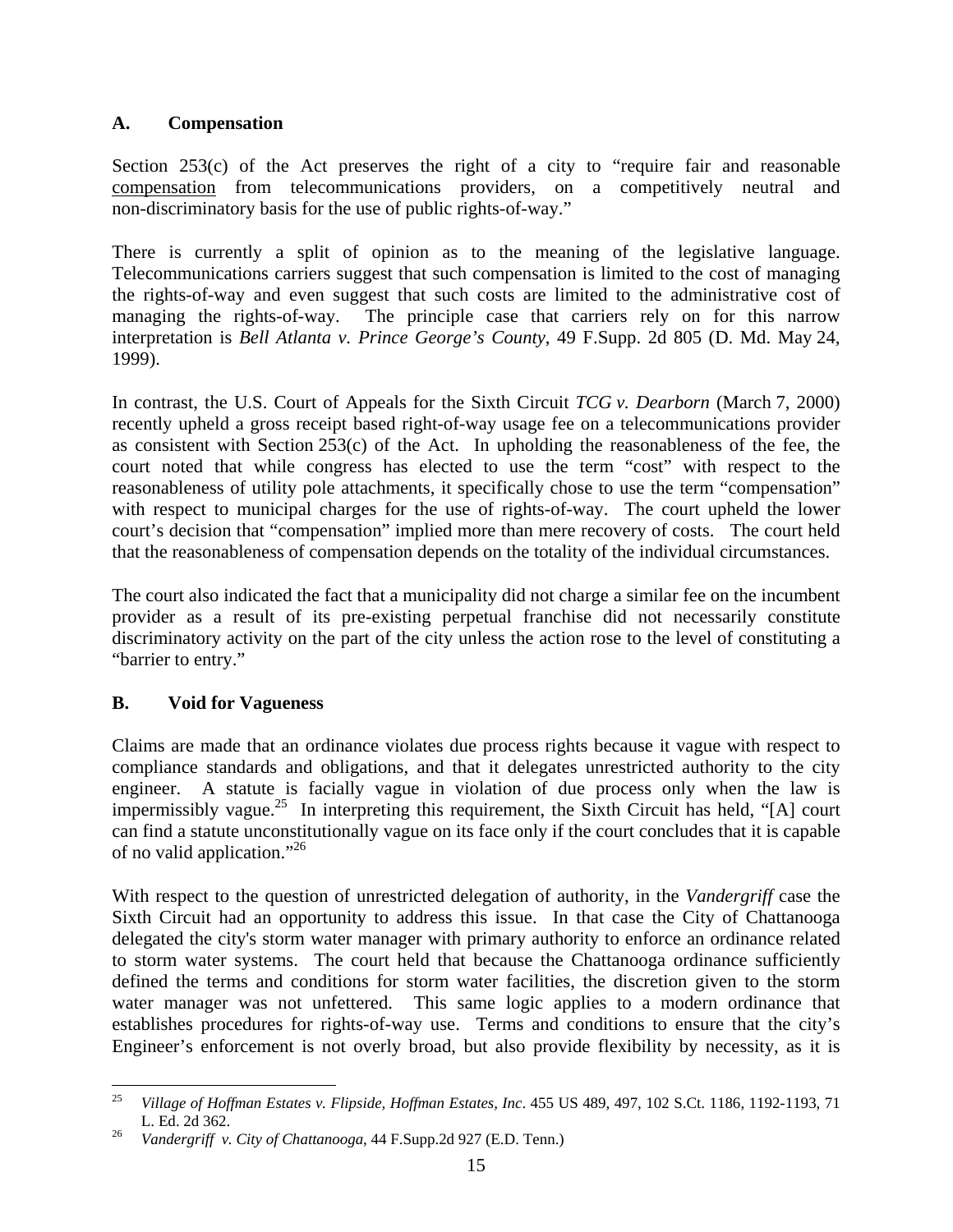impossible to anticipate all of the exact construction and engineering issues that will arise as systems and underground usage requirements change in the future, are reasonable and enforceable.

### **C. Equal Protection Claim**

Claims arguing that an incumbent telecommunications operator will be disproportionately impacted by the ordinance and that the city has improperly excluded its owns departments from having to comply with the ordinance may be made in challenge to a ordinance. Such a claim is suspect because unlike new competitive entrants its incumbent status should place it in a position of not needing to undertake wholesale excavation and construction related to the development of a brand new telecommunications system. A city should require the same standards for city work in the right-of-way. Accordingly, the telecommunications operator is not being treated any differently than any other user of the right-of-way. In fact, one of the primary motivations of a city in developing and enacting an ordinance is to ensure that the city's requirements are applied on non-discriminatory and competitively neutral basis.

The Supreme Court has discussed the standard by which courts must review legislation to determine if a equal protection challenge is valid:

In areas of social and economic policy, a statutory classification that neither proceeds along suspect lines nor infringes fundamental constitutional rights must be upheld against an equal protection challenge if there is any reasonably conceivable state of facts that could provide a rationale basis for the classification. [Citations omitted.] Where there are "plausible reasons" for [the government's] action, our inquiry is at an end.<sup>27</sup>

The record developed by a city as well as the deliberations and actions of the City Council should evidence a clear basis for the ordinance and thus satisfy this requirement.

#### **D. Conclusion**

The steps we suggest include at least the following:

- The city should announce the planning of community need and goals for a broadband strategy for the city and development of a Communications Code and rights-of-way construction ordinance as high priorities for development and enforcement.
- A committee should be created composed of dedicated persons who will undertake the challenges to learn about what is going on, what the rights of the city are, what other cities are doing, and evaluate the local needs.
- A process timeline and schedule of tasks should be outlined. Use of outside consulting assistance may be beneficial to provide the committee with a head start. We often help a city get started by having an educational conference and

<sup>27</sup> 27 *Federal Communications Commission v. Beach Communications, Inc*. 508 US 307, 313-314, 113 S.Ct. 2096, 2101, 124 L.Ed. 2d 211.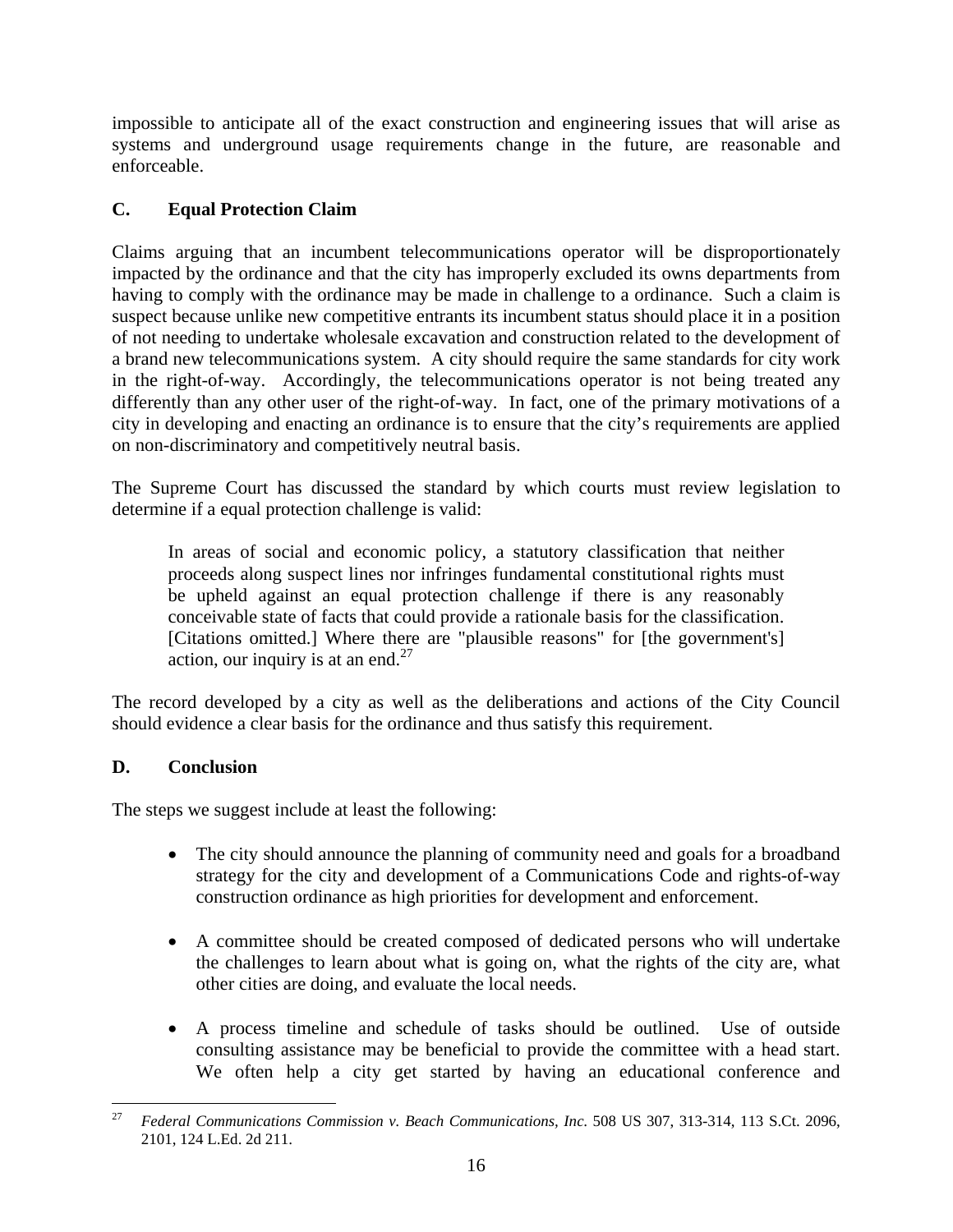organizational meeting that provides an opportunity for the participants to meet with us and discuss legal, technical, and other considerations. This is a good way to get the process moving ahead.

- It should be expected that a process of evaluating law, technology, services, and identifying city needs and requirements will take approximately six months to one year. During the interim, demands for use of right-of-way can be accommodated by interim agreements or other arrangements that will satisfy the needs of the provider but at the same time preserve the right of the city to complete its process and develop a more permanent form of agreement with the provider.
- Evaluating existing applicable state laws and local ordinances and charter provisions will be important. There may be limitations on the extent and scope of authority of the city and this must be understood before any framework can be devised for a particular city. Additionally, the city may have in place ordinances or requirements that should be evaluated. Often what is in place was developed a number of years ago and may be outdated.
- Industry participation. At the stage where the committee has created a draft or model Communications Code and construction ordinance, it will be important to invite industry comments. It is better to have input and comments early on from industry representatives to the drafts that the committee is working on rather than wait until the city has passed it.
- As part of the process, the city will also need to determine what its approach to governance will be. That is, who is going to oversee and manage the right-of-way? Where do people go to apply for licenses, permits, or franchises and what will be the procedures that are followed? How are fees and charges regularly administered? Who will be responsible for keeping up-to-date on changes in technology, services, or legal requirements that may affect the city's regulatory structure?

In conclusion, the tasks are challenging, will take time, and can be fairly large. In many instances, more than one city may join together to form a joint committee. No matter what approach of a city, it must be recognized that this is a subject that will not go away and must be addressed soon and periodically. Getting started is the most important first step.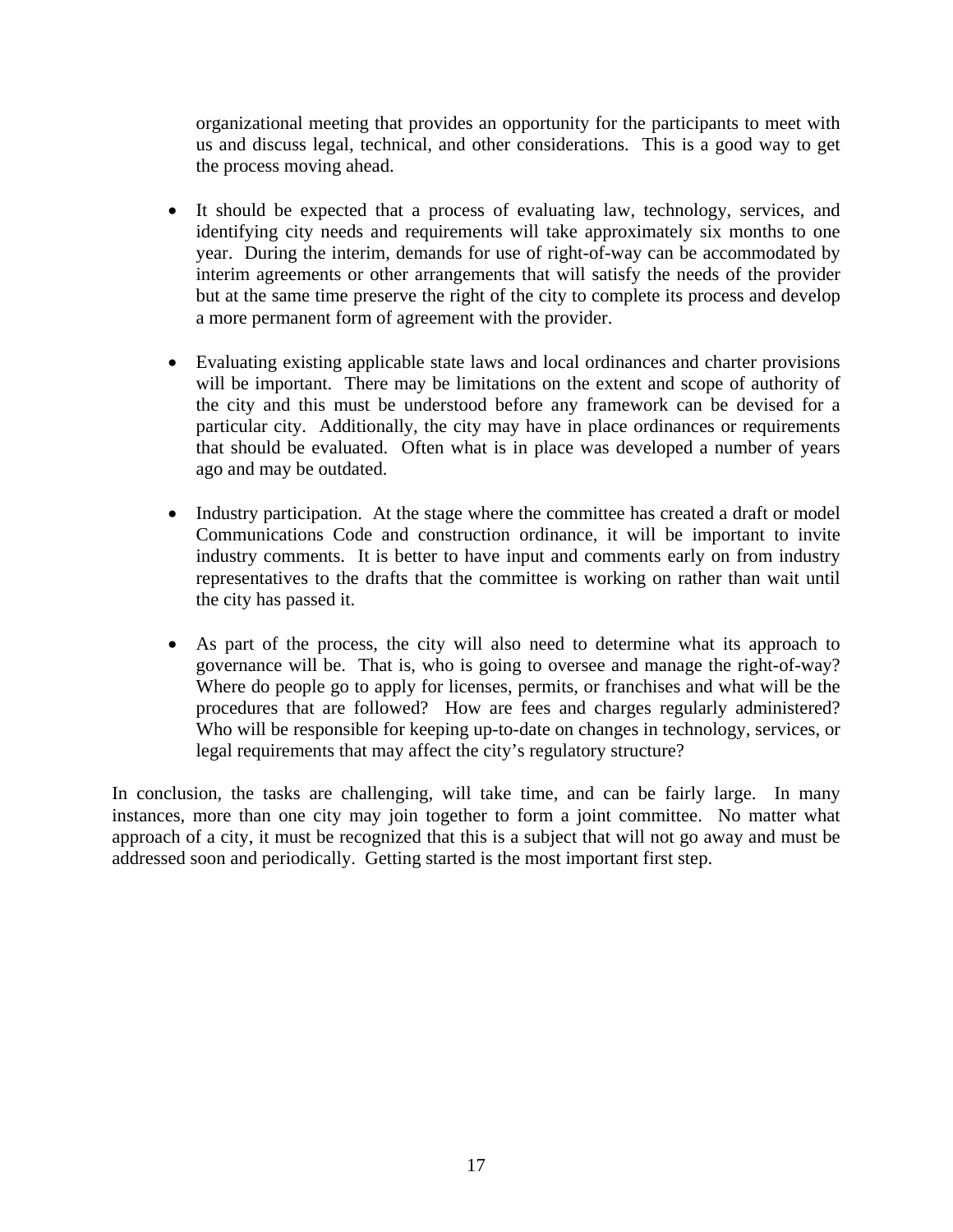## **APPENDIX A**

#### **STATE-BY-STATE CHART STATE-WIDE VIDEO FRANCHISING LAWS**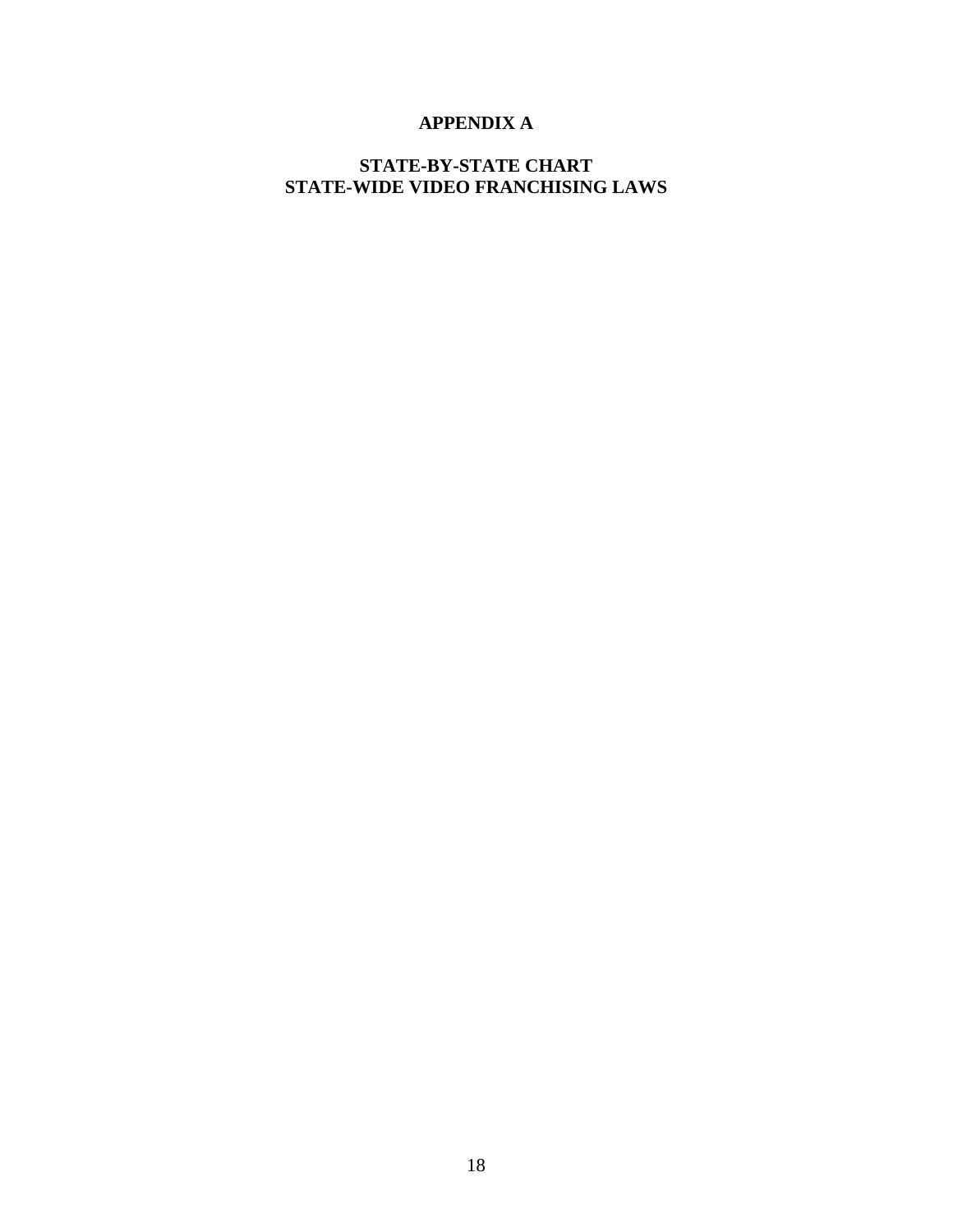## **APPENDIX B**

## **NATOA BROADBAND PRINCIPLES**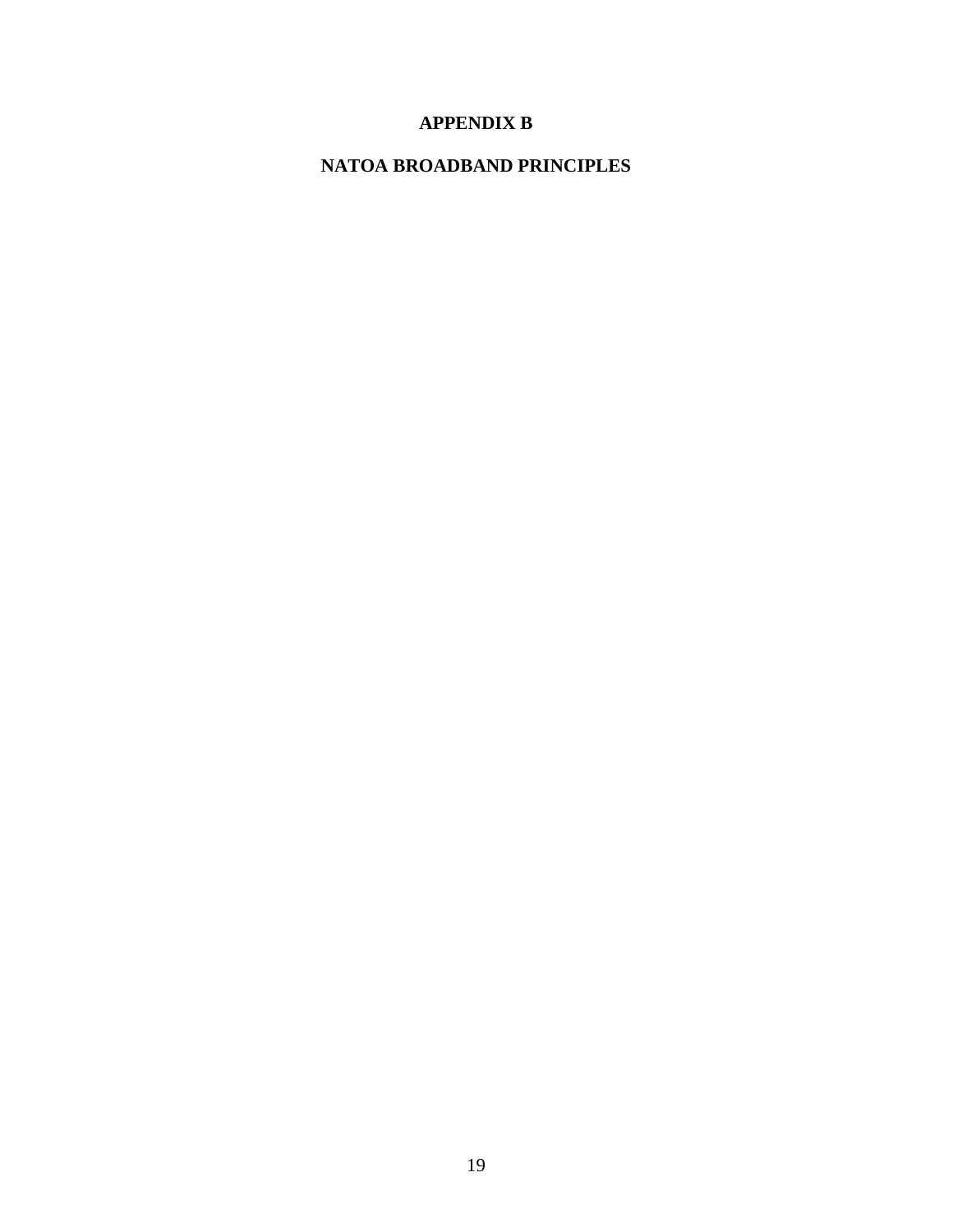## NATOA ANNOUNCES ADOPTION OF BROADBAND PRINCIPLES, PARTNERSHIP INITIATIVES AND ACTIONS

July 18, 2008 12:00 AM

**Alexandria, VA. (July 18, 2008)** — The National Association of Telecommunications Officers & Advisors (NATOA) has adopted and released formal **Broadband Principles** encouraging the immediate development of a National Broadband Strategy. The ten Broadband Principles, created by a task force of NATOA members, outline the critical need for widespread deployment of next-generation broadband networks and necessary steps to achieve this goal:

- NATOA calls for the immediate nationwide deployment of advanced broadband networks.
- True broadband requires high capacity bandwidth in both directions.
- Fiber to the premises is the preferred broadband option.
- High capacity broadband connectivity must be affordable and widely accessible.
- High capacity broadband requires open access networks.
- Network neutrality is vital to the future of the Internet.
- All networks and users have the right and obligation to non-discriminatory interconnection.
- Local governments must be involved to ensure that local needs and interests are met.
- Local governments must be allowed to build and operate broadband networks.
- A variety of options must be considered to cover deployment costs.

"NATOA has dedicated extensive time and resources to national broadband interests," noted Libby Beaty, NATOA Executive Director. "Our Broadband Principles partnerships and actions are the culmination of these efforts. We are thrilled to be involved in the evolution and progression of so many opportunities sustaining public interest."

In furtherance of these principles and the organization's goals, NATOA has announced a number of congruent partnerships and broadband actions:

- **Internet for Everyone** NATOA has joined this national initiative of public interest, civic and industry groups supporting not only fast and affordable Internet for all citizens but the assurance that the Internet continues to drive U.S. economic growth and prosperity. Internet for Everyone launched last month with the simultaneous release of One Nation Online, a snapshot of the current state of broadband adoption in the U.S. and the vast digital divide. Internet for Everyone will hold public forums throughout the country to build support for a national broadband policy that restores America's place as a world technology leader.
- **National Public Lightpath** (NPL) NATOA is a member of this coalition formed to advocate for public participation in and ensure community access to the Next Generation Internet, and advise policy makers and government on a national infrastructure strategy for America's next Internet. NPL is a partnership of the Institute for Next Generation Internet (INGI) at San Francisco State University, the Bay Area Video Coalition